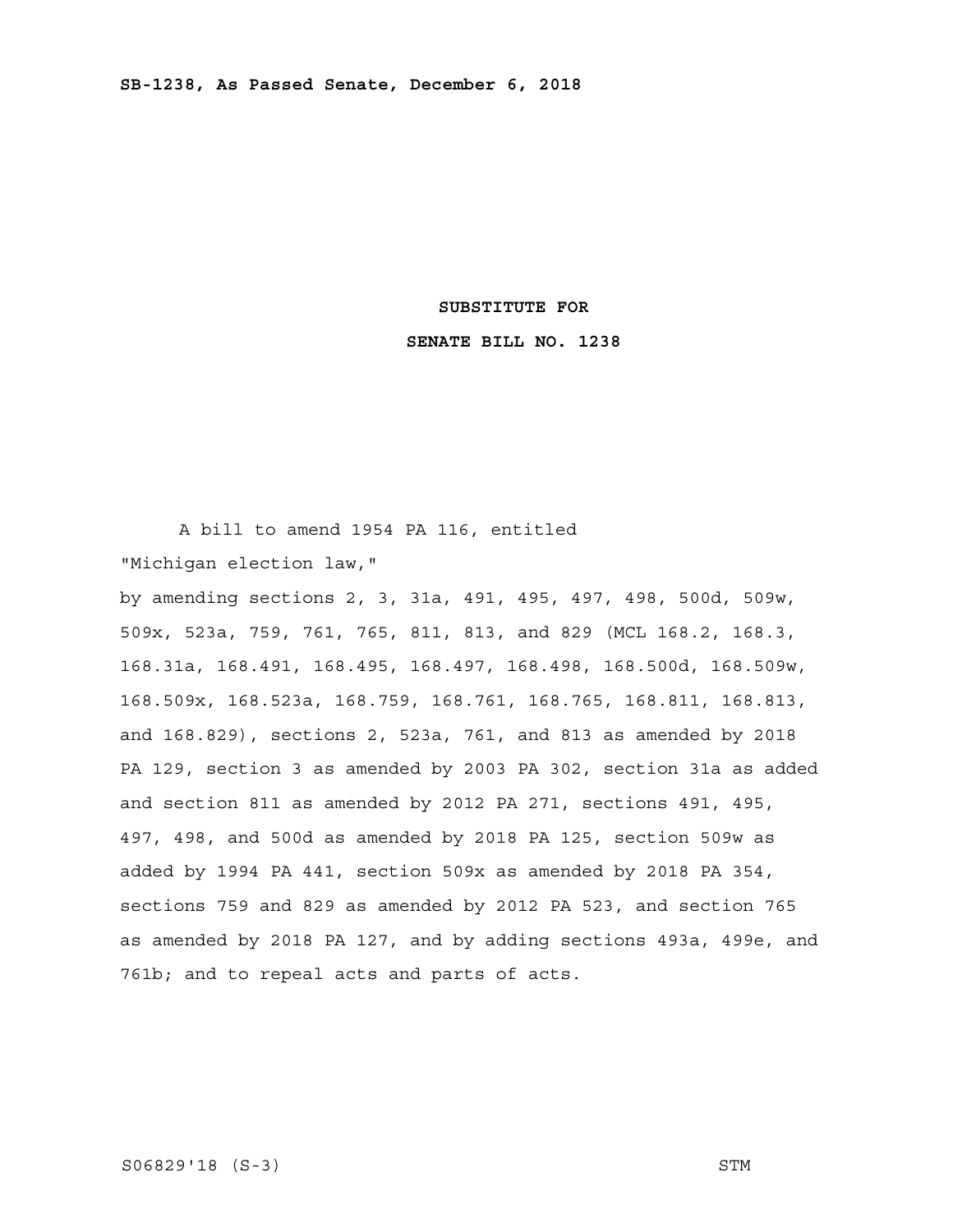# **THE PEOPLE OF THE STATE OF MICHIGAN ENACT:**

 **1** Sec. 2. As used in this act:

 **2** (a) "Absent voter" is defined in section 758.**A VOTER WHO 3 UTILIZES THE PROCESS DESCRIBED IN SECTION 759.**

 **4 (B) "ABSENT VOTER BALLOT" MEANS A BALLOT THAT IS ISSUED TO A 5 VOTER THROUGH THE ABSENTEE VOTER PROCESS.** 

 **6 (C)** (b) "Ballot container" is defined in section 14a.

**7 (D)**  $\overline{(e)}$  "Business day" or "secular day" means a day that is  **8** not a Saturday, Sunday, or legal holiday.

 **9 (E)** (d) "Clearly observable boundaries" is defined in **10** section 654a.

**11 (F) "COMMON CARRIER" MEANS A COMPANY THAT TRANSPORTS MAIL, 12 ON REASONABLE REQUEST, ON REGULAR ROUTES AND AT SET RATES.** 

**13 (G)** (e) "Election" means an election or primary election at which the electors of this state or of a subdivision of this state choose or nominate by ballot an individual for public office or decide a ballot question lawfully submitted to them.

**17 (H)**  $(f)$  **(f)** "Election precinct" is defined in section 654.

18 **(I)**  $\left(\frac{q}{q}\right)$  "Fall" state and county conventions and "spring" **19** state and county conventions are assigned meanings in section **20** 596.

**21** (J)  $\frac{h}{h}$  "General election" or "general November election" **22** means the election held on the November regular election date in **23** an even numbered year.

**24 (K)**  $\overleftrightarrow{\textbf{i}}$  "Identification for election purposes" means, if **25** issued to the individual presenting the card or document and if **26** presented for voting purposes the name on the card or document

# S06829'18 (S-3) STM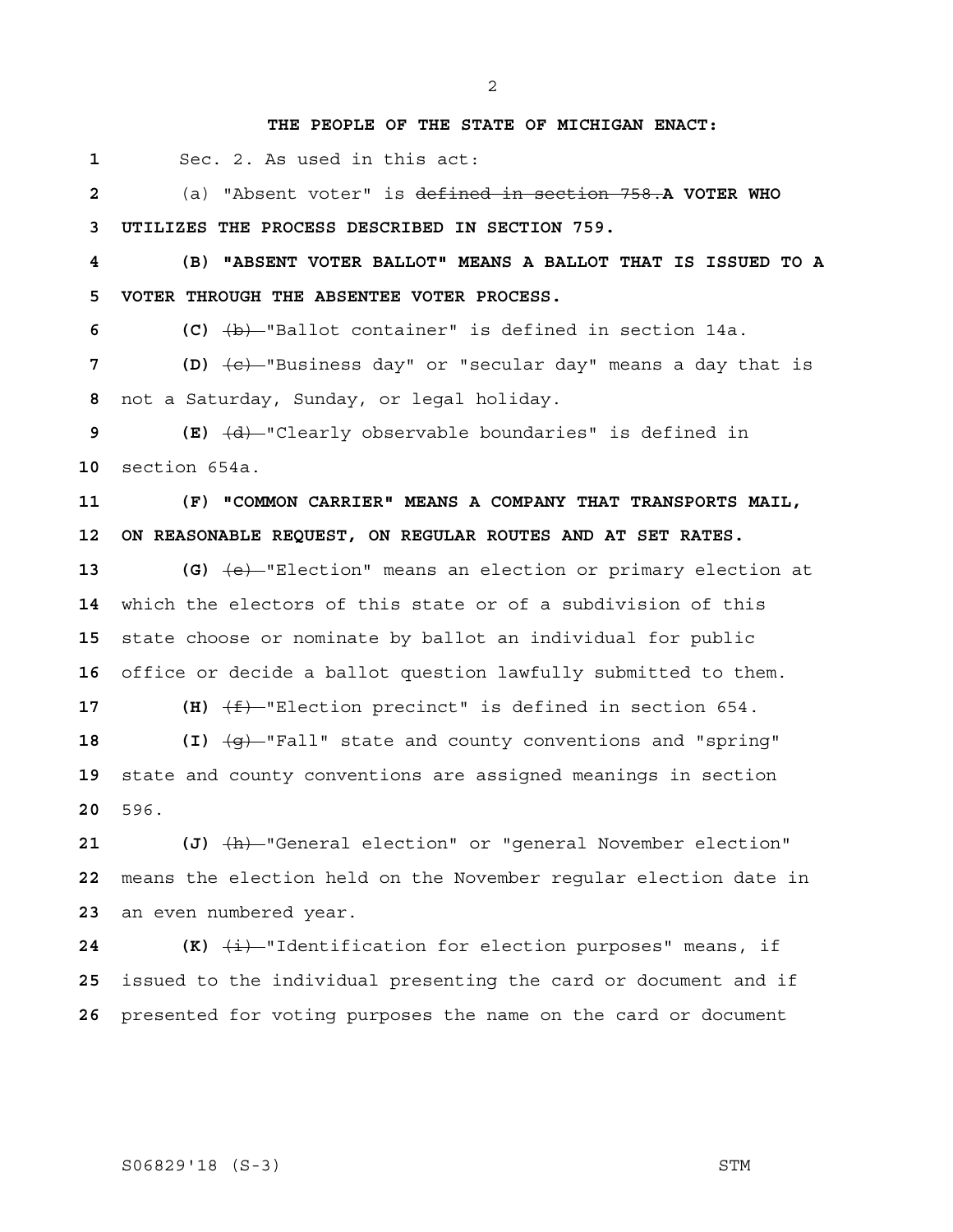sufficiently matches the individual's name in his or her voter registration record so as to accurately identify the individual as the registered elector, or if issued to the individual presenting the card or document and if presented for voter registration purposes, any of the following:

(*i*) An operator's or chauffeur's license issued under the Michigan vehicle code, 1949 PA 300, MCL 257.1 to 257.923, or an enhanced driver license issued under the enhanced driver license and enhanced official state personal identification card act, 2008 PA 23, MCL 28.301 to 28.308.

(*ii*) An official state personal identification card issued under 1972 PA 222, MCL 28.291 to 28.300, or an enhanced official state personal identification card issued under the enhanced driver license and enhanced official state personal

identification card act, 2008 PA 23, MCL 28.301 to 28.308.

(*iii*) A current operator's or chauffeur's license issued by another state.

(*iv*) A current state personal identification card issued by another state.

(*v*) A current state government issued photo identification card.

(*vi*) A current United States passport or federal government issued photo identification card.

(*vii*) A current military photo identification card.

(*viii*) A current tribal photo identification card.

(*ix*) A current student photo identification card issued by a high school in this state, an institution of higher education in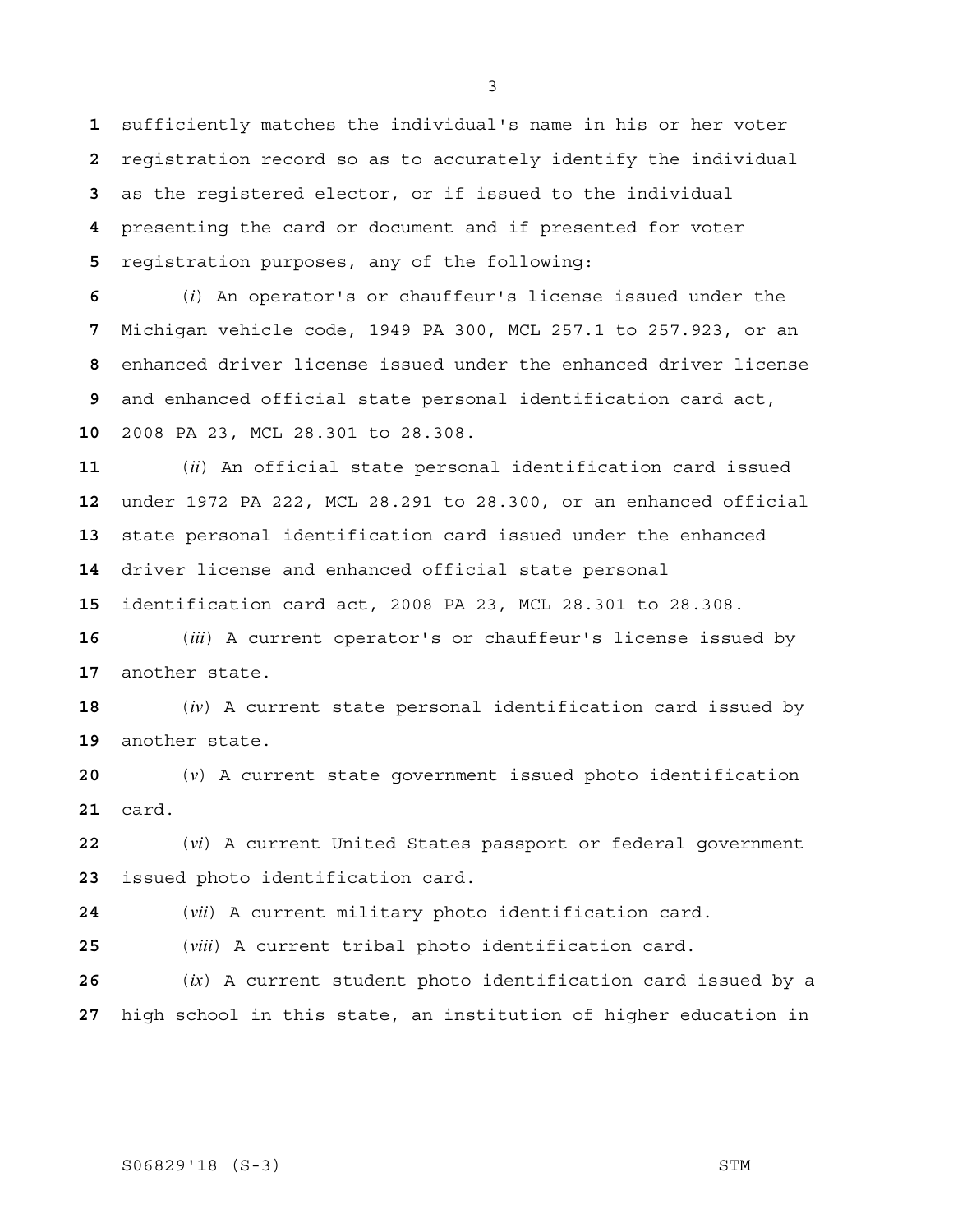this state described in section 4, 5, or 6 of article VIII of the state constitution of 1963, a junior college or community college established under section 7 of article VIII of the state constitution of 1963, or another accredited degree or certificate granting college or university, junior college, or community college located in this state.

 **7 (***l***)** (j) "Immediate family" means an individual's father, mother, son, daughter, brother, sister, and spouse and a relative of any degree residing in the same household as that individual.

Sec. 3. As used in this act:

(a) "Locked and sealed" is defined in section 14.

(b) "Major political party" is defined in section 16.

(c) "Metal seal" or "seal" is defined in section 14a.

(d) "Name that was formally changed" means a name changed by a proceeding under chapter XI of the probate code of 1939, 1939 PA 288, MCL 711.1 to 711.3, or former 1915 PA 314, or through a similar, statutorily sanctioned procedure under the law of another state or country.

(e) "Odd year general election" means the election held on the November regular election date in an odd numbered year.

(f) "Odd year primary election" means the election held on the August regular election date in an odd numbered year.

(g) "Primary" or "primary election" is defined in section 7. **24 (H) "REGULAR BALLOT" MEANS A BALLOT THAT IS ISSUED TO A** 

**26 (I)** (h) "Qualified elector" is defined in section 10.

**27** (J)  $\left(\frac{1}{2}\right)$  - "Qualified voter file" is defined in section 509m.

**25 VOTER ON ELECTION DAY AT A POLLING PLACE LOCATION.**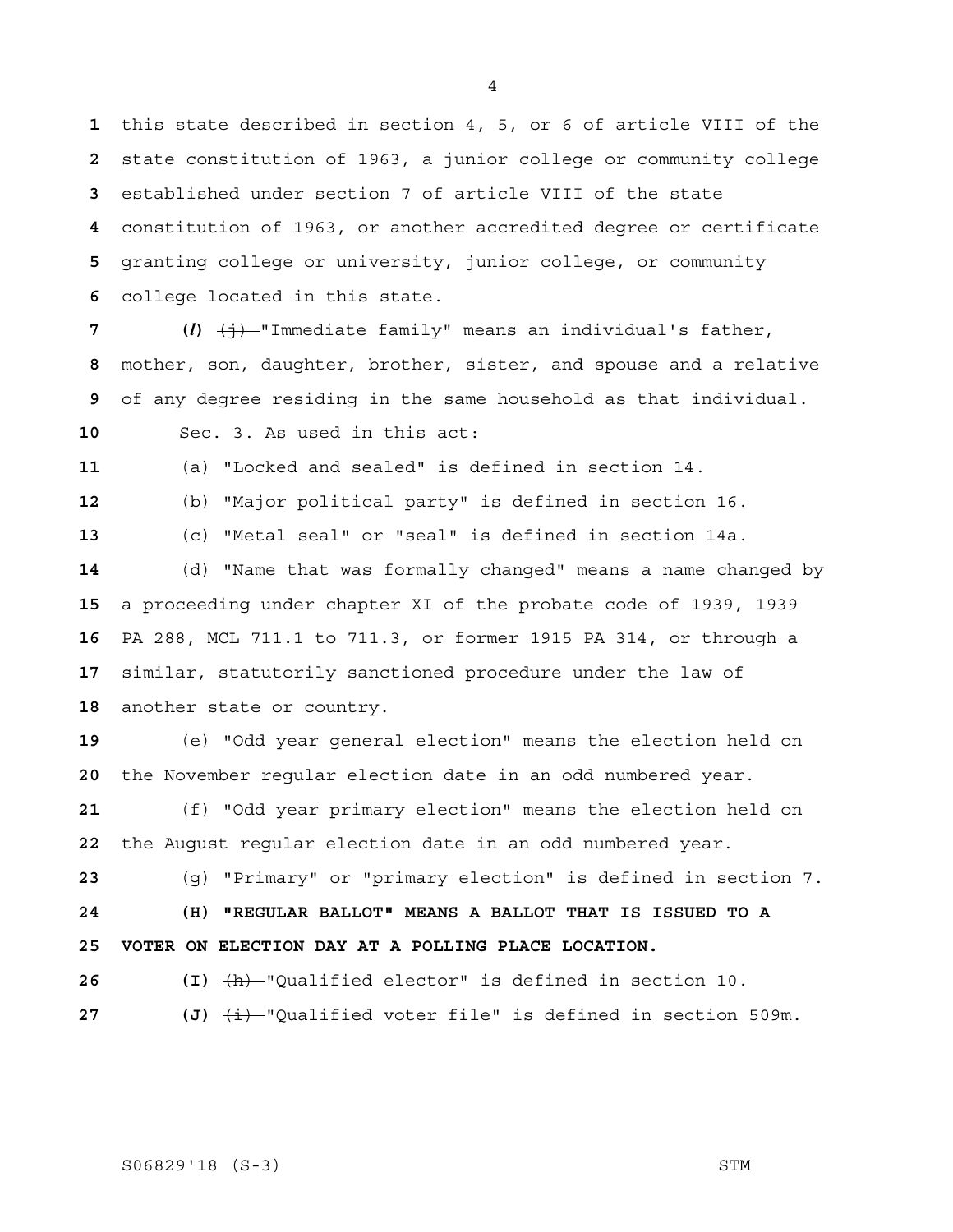**(K)**  $\left(\frac{1}{2}\right)$  "Regular election" means an election held on a regular election date to elect an individual to, or nominate an individual for, elective office in the regular course of the terms of that elective office.

 **5 (***l***)** (k) "Regular election date" means 1 of the dates  **6** established as a regular election date in section 641.

 **7 (M)** (*l*) "Residence" is defined in section 11.

 **8** Sec. 31a. (1) In order to ensure compliance with the  **9** provisions of this act, after each election the secretary of **10** state may audit election precincts.

**11** (2) The secretary of state shall develop an election audit **12** program that details the documents to be inspected and the **13** procedures to be used during an election audit conducted under **14** this section. **PRESCRIBE THE PROCEDURES FOR ELECTION AUDITS THAT 15 INCLUDE REVIEWING THE DOCUMENTS, BALLOTS, AND PROCEDURES USED 16 DURING AN ELECTION AS REQUIRED IN SECTION 4 OF ARTICLE II OF THE 17 STATE CONSTITUTION OF 1963. THE SECRETARY OF STATE AND COUNTY 18 CLERKS SHALL CONDUCT ELECTION AUDITS, INCLUDING STATEWIDE 19 ELECTION AUDITS, AS SET FORTH IN THE PRESCRIBED PROCEDURES.** The **20** secretary of state may **SHALL** train and certify county clerks and **21** their staffs for the purpose of conducting election audits of **22** precincts randomly selected by the secretary of state in their **23** counties. **AN ELECTION AUDIT MUST INCLUDE AN AUDIT OF THE RESULTS 24 OF AT LEAST 1 RACE IN EACH PRECINCT SELECTED FOR AN AUDIT. A 25 STATEWIDE ELECTION AUDIT MUST INCLUDE AN AUDIT OF THE RESULTS OF 26 AT LEAST 1 STATEWIDE RACE OR STATEWIDE BALLOT QUESTION IN A 27 PRECINCT SELECTED FOR AN AUDIT. AN AUDIT CONDUCTED UNDER THIS** 

S06829'18 (S-3) STM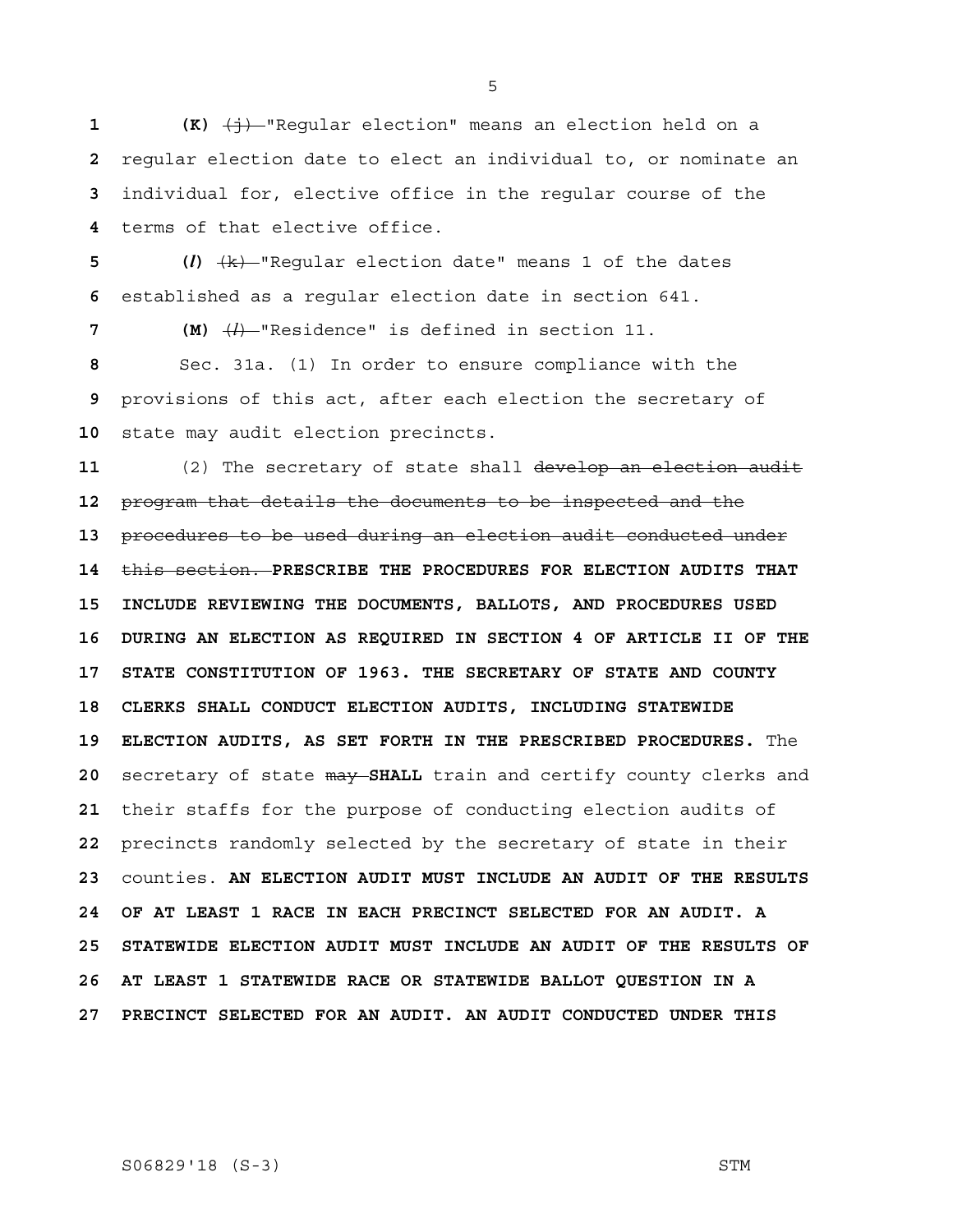**1 SECTION IS NOT A RECOUNT AND DOES NOT CHANGE ANY CERTIFIED 2 ELECTION RESULTS.** The secretary of state shall supervise each  **3** county clerk in the performance of election audits conducted  **4** under this section.

 **5** (3) Each county clerk who conducts an election audit under  **6** this section shall provide the results of the election audit to  **7** the secretary of state within 20 days after the election audit.

**8** Sec. 491. The inspectors of election at an election, primary  **9** election, or special election in this state shall not receive the **10** vote of an individual whose name is not on the voter registration **11** list generated from the qualified voter file for the precinct in **12** which he or she offers to vote unless the individual meets the **13** requirements of section 523a**, OR THE INDIVIDUAL REGISTERED TO 14 VOTE IN PERSON AT THE CITY OR TOWNSHIP CLERK'S OFFICE IN THE CITY 15 OR TOWNSHIP IN WHICH HE OR SHE RESIDES DURING THE 14 DAYS BEFORE 16 THE DAY OF AN ELECTION OR ON THE DAY OF AN ELECTION AND THE 17 INDIVIDUAL PRESENTS A VOTER REGISTRATION RECEIPT TO THE 18 INSPECTORS OF ELECTION**.

**19 SEC. 493A. (1) SUBJECT TO SUBSECTIONS (2) AND (3), THE 20 SECRETARY OF STATE SHALL AUTOMATICALLY REGISTER TO VOTE EACH 21 INDIVIDUAL WHO MEETS THE QUALIFICATIONS OF AN ELECTOR UNDER 22 SECTION 492 AND WHO SUBMITS AN APPLICATION FOR AN OPERATOR'S OR 23 CHAUFFEUR'S LICENSE ISSUED UNDER THE MICHIGAN VEHICLE CODE, 1949 24 PA 300, MCL 257.1 TO 257.923, AN OFFICIAL STATE PERSONAL 25 IDENTIFICATION CARD ISSUED UNDER 1972 PA 222, MCL 28.291 TO 26 28.300, OR AN ENHANCED DRIVER LICENSE OR ENHANCED OFFICIAL STATE 27 PERSONAL IDENTIFICATION CARD ISSUED UNDER THE ENHANCED DRIVER** 

#### S06829'18 (S-3) STM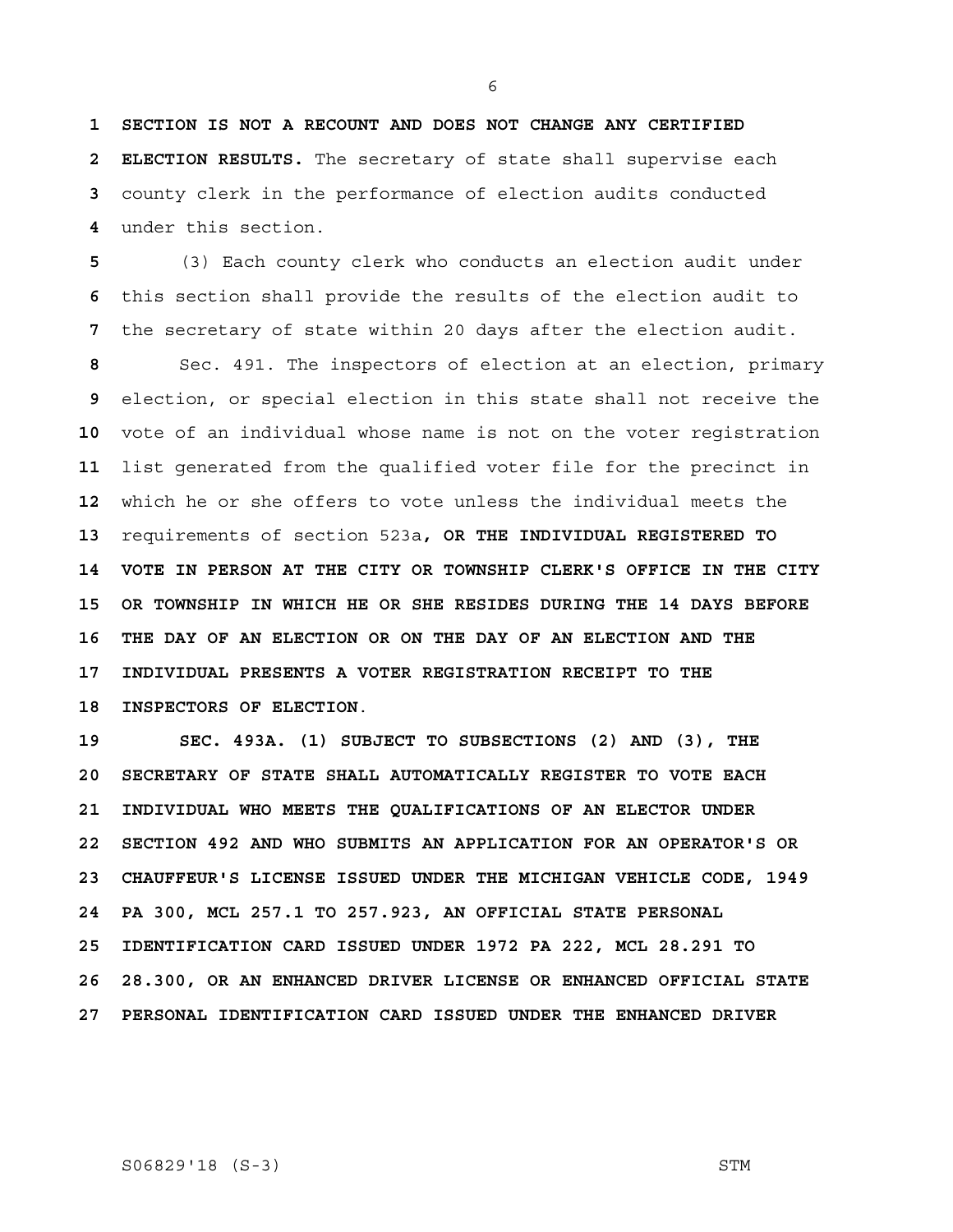**1 LICENSE AND ENHANCED OFFICIAL STATE PERSONAL IDENTIFICATION CARD 2 ACT, 2008 PA 23, MCL 28.301 TO 28.308. IN ADDITION, SUBJECT TO 3 SUBSECTIONS (2) AND (3), THE SECRETARY OF STATE SHALL 4 AUTOMATICALLY REGISTER TO VOTE EACH INDIVIDUAL WHO MEETS THE 5 QUALIFICATIONS OF AN ELECTOR UNDER SECTION 492 AND WHO SUBMITS A 6 CHANGE OF ADDRESS APPLICATION FOR AN OPERATOR'S OR CHAUFFEUR'S 7 LICENSE ISSUED UNDER THE MICHIGAN VEHICLE CODE, 1949 PA 300, MCL 8 257.1 TO 257.923, AN OFFICIAL STATE PERSONAL IDENTIFICATION CARD 9 ISSUED UNDER 1972 PA 222, MCL 28.291 TO 28.300, OR AN ENHANCED 10 DRIVER LICENSE OR ENHANCED OFFICIAL STATE PERSONAL IDENTIFICATION 11 CARD ISSUED UNDER THE ENHANCED DRIVER LICENSE AND ENHANCED 12 OFFICIAL STATE PERSONAL IDENTIFICATION CARD ACT, 2008 PA 23, MCL 13 28.301 TO 28.308.** 

**14 (2) FOR PURPOSES OF SUBSECTION (1), THE SECRETARY OF STATE 15 SHALL ONLY AUTOMATICALLY REGISTER TO VOTE AN INDIVIDUAL WHO 16 INDICATES ON HIS OR HER OPERATOR'S OR CHAUFFEUR'S LICENSE 17 APPLICATION, OFFICIAL STATE PERSONAL IDENTIFICATION CARD 18 APPLICATION, OR CHANGE OF ADDRESS APPLICATION THAT HE OR SHE IS A 19 CITIZEN OF THE UNITED STATES.** 

**20 (3) THE SECRETARY OF STATE SHALL NOT AUTOMATICALLY REGISTER 21 TO VOTE AN INDIVIDUAL WHO INDICATES ON THE OPERATOR'S OR 22 CHAUFFEUR'S LICENSE APPLICATION, OFFICIAL STATE PERSONAL 23 IDENTIFICATION CARD APPLICATION, ENHANCED DRIVER LICENSE 24 APPLICATION, ENHANCED OFFICIAL STATE PERSONAL IDENTIFICATION CARD 25 APPLICATION, OR CHANGE OF ADDRESS APPLICATION THAT HE OR SHE 26 DECLINES TO USE THE APPLICATION AS A VOTER REGISTRATION 27 APPLICATION. THE SECRETARY OF STATE SHALL NOT TRANSMIT ANY** 

# S06829'18 (S-3) STM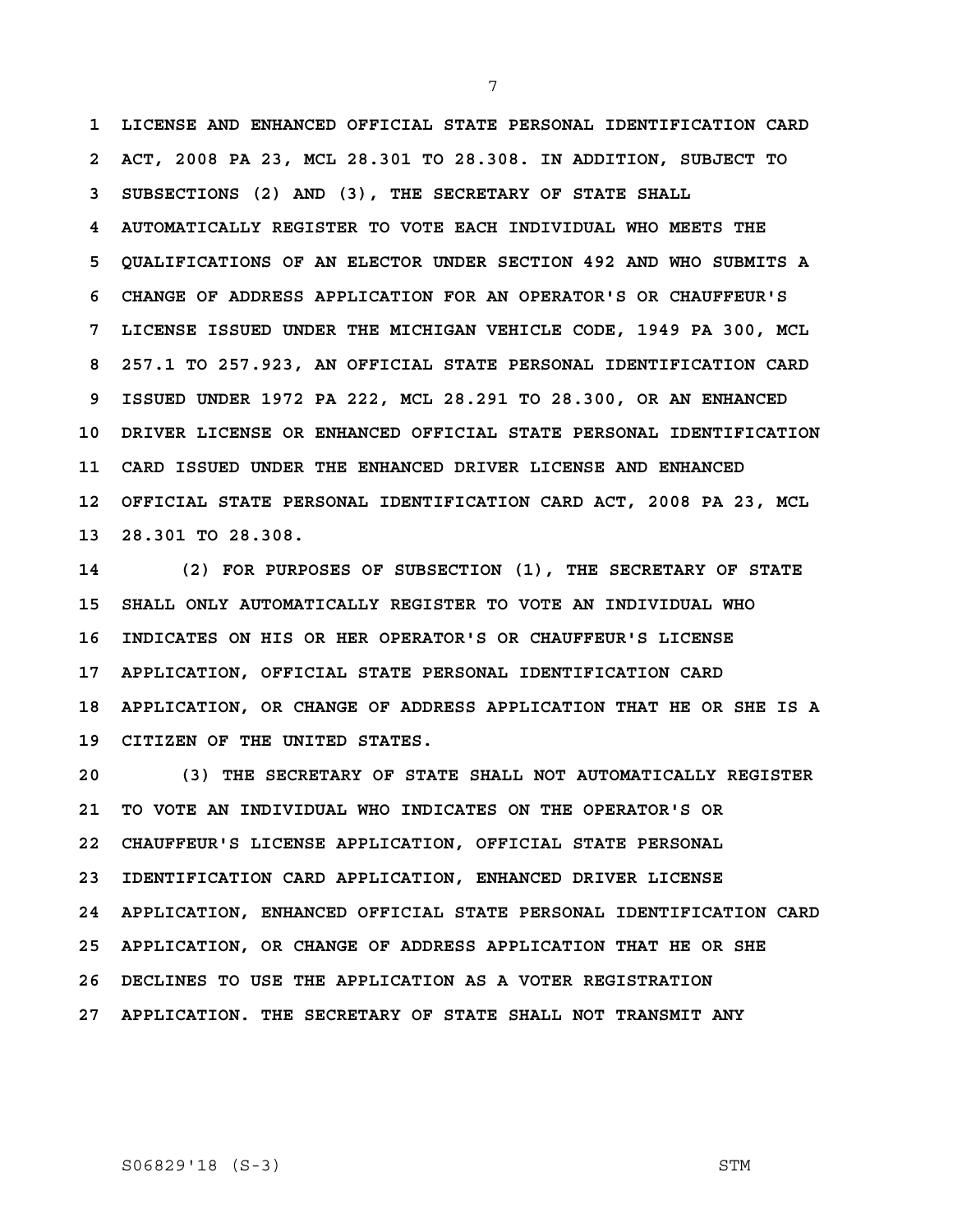**1 INFORMATION TO THE QUALIFIED VOTER FILE REGARDING ANY INDIVIDUAL 2 WHO DECLINES TO USE AN APPLICATION DESCRIBED IN THIS SECTION AS A 3 VOTER REGISTRATION APPLICATION.** 

 **4 (4) THE SECRETARY OF STATE SHALL ADD ANY INFORMATION 5 REQUIRED UNDER SECTION 509Q TO THE QUALIFIED VOTER FILE FOR EACH 6 ELECTOR REGISTERED UNDER SUBSECTION (1) AND SHALL FORWARD THE 7 NAME OF EACH ELECTOR REGISTERED UNDER THIS SECTION TO THE CLERK 8 OF THE CITY OR TOWNSHIP IN WHICH EACH ELECTOR REGISTERED RESIDES.** 

Sec. 495. The registration application must contain all of the following:

(a) The name of the elector.

(b) The residence address of the elector, including the street and number or rural route and box number and the apartment number, if any.

(c) The city or township and county of residence of the elector**.** , and the school district of the elector, if known.

(d) The birthplace and date of birth of the elector.

(e) The driver license or state personal identification card number of the elector, if available.

(f) A statement that the elector is a citizen of the United States.

(g) A statement that the elector is at the time of completing the affidavit, or will be on the date of the next election, not less than 18 years of age.

(h) A statement that the elector has or will have lived in this state not less than 30 days before the next election.

(i) A statement that the elector has or will have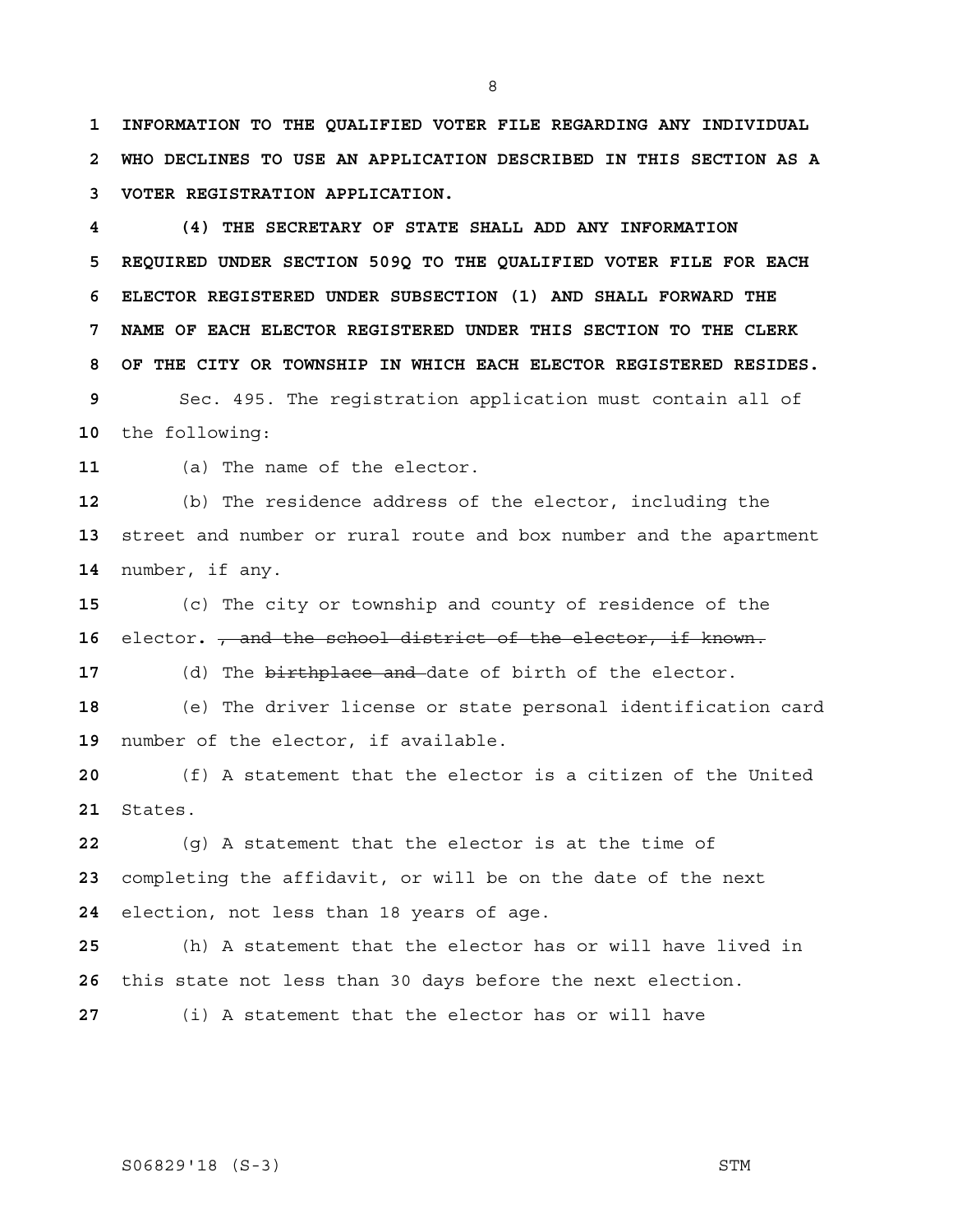established his or her residence in the township or city in which the elector is applying for registration not less than 30 days before the next election.

(j) A statement that the elector is or will be a qualified **5** elector of the township  $\rightarrow$  OR city  $\rightarrow$  or village on the date of the next election.

(k) A space in which the elector shall state the place of the elector's last registration, if any.

(*l*) A statement that the registration is not effective until processed by the clerk of the city or township in which the applicant resides.

(m) A statement that the applicant, if qualified, may vote at an election occurring not less than 30 days **ON OR** after the date of completing the application.

(n) A statement authorizing the cancellation of registration at the elector's last place of registration.

(o) A space for the elector to sign and certify to the truth of the statements on the application.

Sec. 497. (1) An individual who is not registered **TO VOTE**  but possesses the qualifications of an elector as provided in section 492 may apply for registration to the clerk of the county, township, or city in which he or she resides on a day other than Saturday, Sunday, a legal holiday, or the day of a regular, primary, school, or special election. Registrations accepted between the thirtieth day before an election and the day of the election, unless the thirtieth day falls on a Saturday, Sunday, or legal holiday, in which event registration must be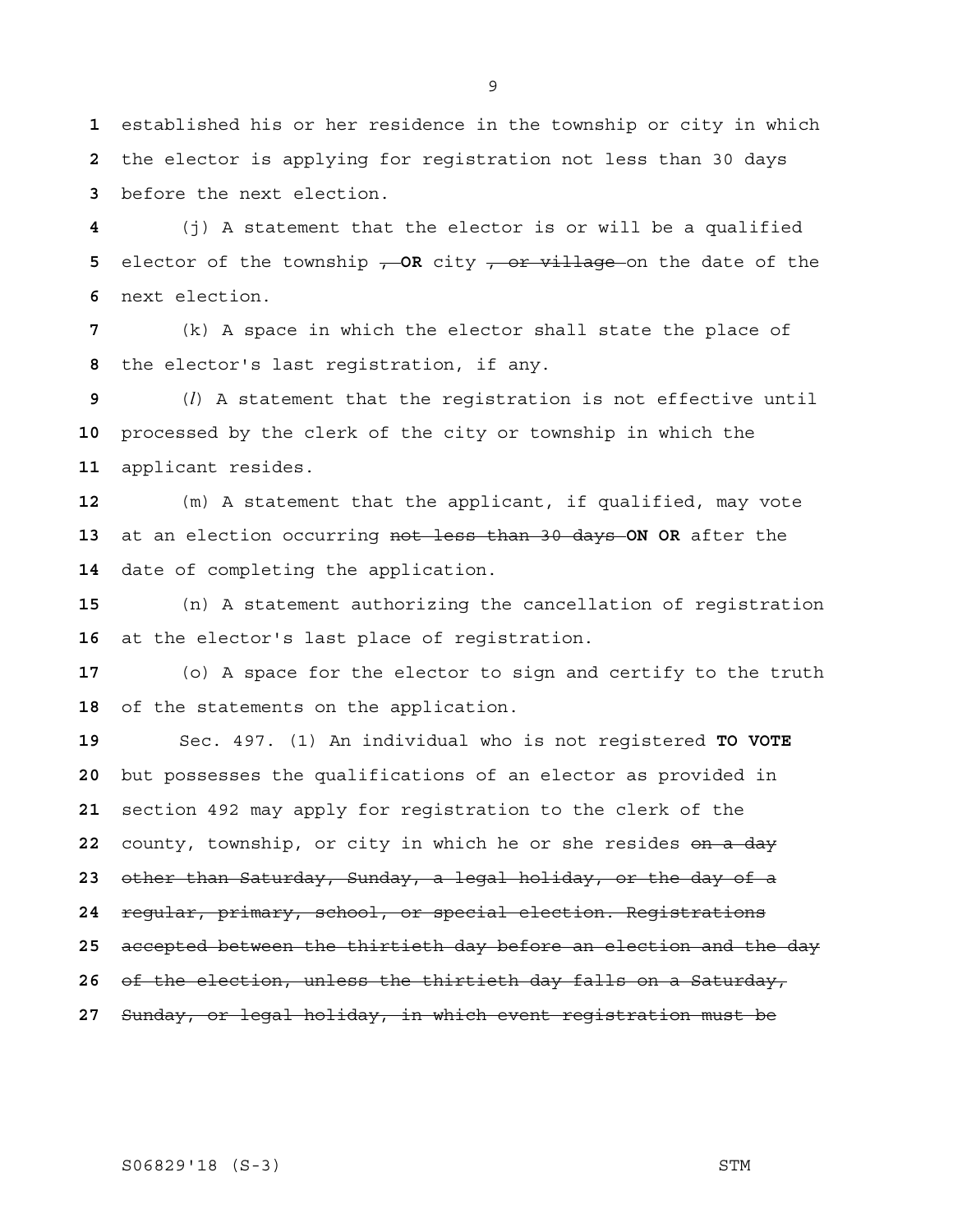accepted during the following day, are not valid for the election but are valid for subsequent regular, primary, school, or special elections that are held so that not less than 30 days intervene between the date the individual registered and the date of the election.**IN PERSON, DURING THE CLERK'S REGULAR BUSINESS HOURS, OR 6 BY MAIL OR ONLINE UNTIL THE FIFTEENTH DAY BEFORE AN ELECTION.** 

 **7 (2) AN INDIVIDUAL WHO IS NOT REGISTERED TO VOTE BUT 8 POSSESSES THE QUALIFICATIONS OF AN ELECTOR AS PROVIDED IN SECTION 9 492 MAY APPLY FOR REGISTRATION IN PERSON AT THE CITY OR TOWNSHIP 10 CLERK'S OFFICE OF THE CITY OR TOWNSHIP IN WHICH HE OR SHE RESIDES 11 FROM THE FOURTEENTH DAY BEFORE AN ELECTION AND CONTINUING THROUGH 12 THE DAY OF THE ELECTION. AN INDIVIDUAL WHO APPLIES TO REGISTER TO 13 VOTE UNDER THIS SUBSECTION MUST PROVIDE TO THE CITY OR TOWNSHIP 14 CLERK PROOF OF RESIDENCY IN THAT CITY OR TOWNSHIP. FOR PURPOSES 15 OF THIS SUBSECTION, "PROOF OF RESIDENCY" INCLUDES, SUBJECT TO 16 SUBSECTION (3), ANY OF THE FOLLOWING:** 

**17 (A) AN OPERATOR'S OR CHAUFFEUR'S LICENSE ISSUED UNDER THE 18 MICHIGAN VEHICLE CODE, 1949 PA 300, MCL 257.1 TO 257.923, OR AN 19 ENHANCED DRIVER LICENSE ISSUED UNDER THE ENHANCED DRIVER LICENSE 20 AND ENHANCED OFFICIAL STATE PERSONAL IDENTIFICATION ACT, 2008 PA 21 23, MCL 28.301 TO 28.308.** 

**22 (B) AN OFFICIAL STATE PERSONAL IDENTIFICATION CARD ISSUED 23 UNDER 1972 PA 222, MCL 28.291 TO 28.300, OR AN ENHANCED OFFICIAL 24 STATE PERSONAL IDENTIFICATION CARD ISSUED UNDER THE ENHANCED 25 DRIVER LICENSE AND ENHANCED OFFICIAL STATE PERSONAL 26 IDENTIFICATION CARD ACT, 2008 PA 23, MCL 28.301 TO 28.308.** 

**27 (3) IF AN APPLICANT FOR VOTER REGISTRATION UNDER SUBSECTION** 

# S06829'18 (S-3) STM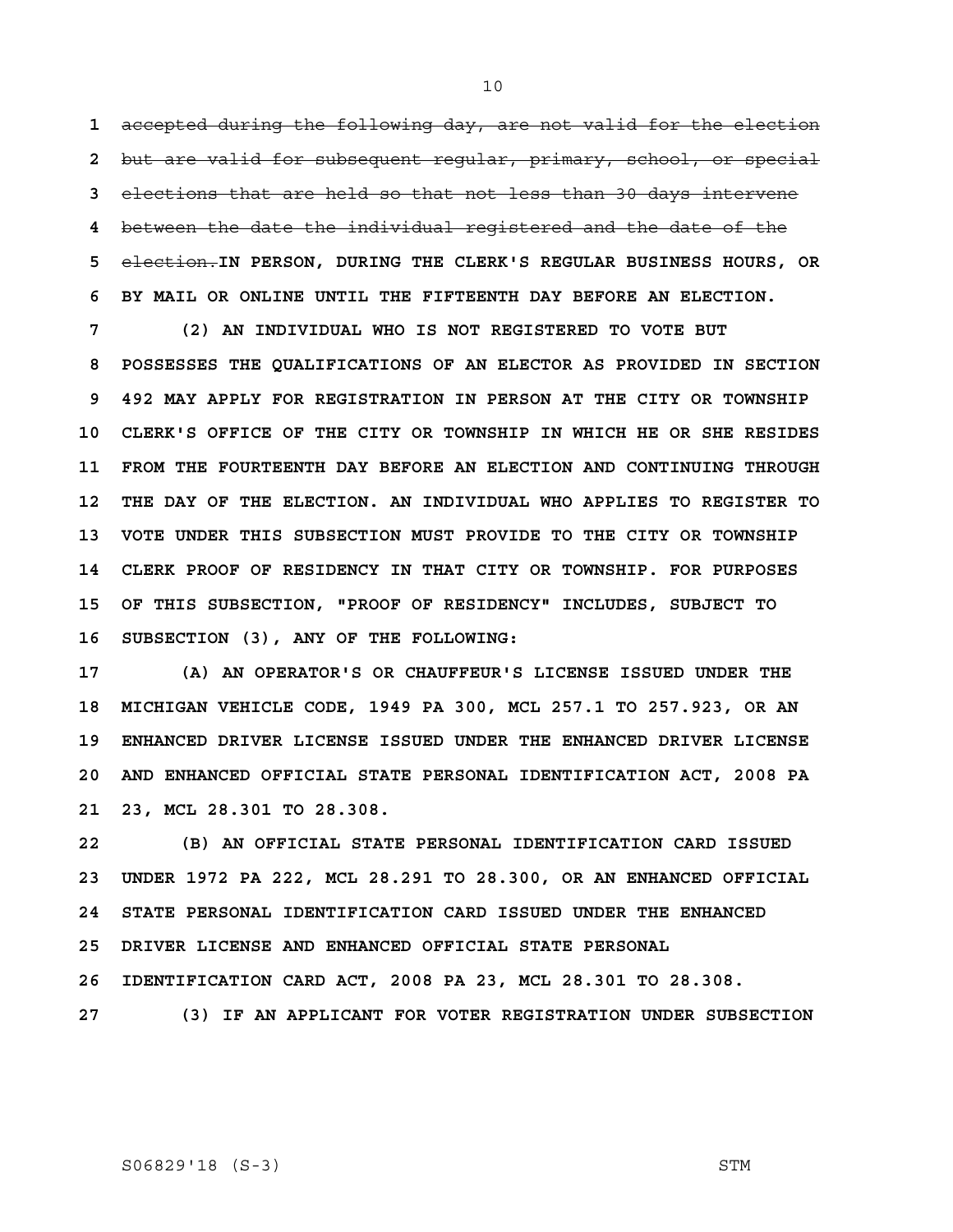**1 (2) DOES NOT HAVE PROOF OF RESIDENCY AS THAT TERM IS DEFINED IN 2 SUBSECTION (2), THE APPLICANT MAY PROVIDE AS HIS OR HER PROOF OF 3 RESIDENCY ANY OTHER FORM OF IDENTIFICATION FOR ELECTION PURPOSES 4 AS THAT TERM IS DEFINED IN SECTION 2 AND 1 OF THE FOLLOWING 5 DOCUMENTS THAT CONTAINS THE APPLICANT'S NAME AND CURRENT 6 RESIDENCE ADDRESS:** 

 **7 (A) A CURRENT UTILITY BILL.** 

 **8 (B) A CURRENT BANK STATEMENT.** 

 **9 (C) A CURRENT PAYCHECK, GOVERNMENT CHECK, OR OTHER 10 GOVERNMENT DOCUMENT.** 

**11 (4) IF AN APPLICANT FOR VOTER REGISTRATION UNDER SUBSECTION 12 (2) DOES NOT HAVE IDENTIFICATION FOR ELECTION PURPOSES, THE 13 APPLICANT MAY REGISTER TO VOTE IF HE OR SHE SIGNS AN AFFIDAVIT 14 INDICATING THAT THE APPLICANT DOES NOT HAVE IDENTIFICATION FOR 15 ELECTION PURPOSES AND THE APPLICANT PROVIDES 1 OF THE FOLLOWING 16 DOCUMENTS THAT CONTAINS THE APPLICANT'S NAME AND CURRENT 17 RESIDENCE ADDRESS:** 

**18 (A) A CURRENT UTILITY BILL.** 

**19 (B) A CURRENT BANK STATEMENT.** 

**20 (C) A CURRENT PAYCHECK, GOVERNMENT CHECK, OR OTHER 21 GOVERNMENT DOCUMENT.** 

**22 (5) IMMEDIATELY AFTER APPROVING A VOTER REGISTRATION 23 APPLICATION, THE CITY OR TOWNSHIP CLERK SHALL PROVIDE TO THE 24 INDIVIDUAL REGISTERING TO VOTE A VOTER REGISTRATION RECEIPT THAT 25 IS IN A FORM AS APPROVED BY THE SECRETARY OF STATE. IF AN 26 INDIVIDUAL REGISTERS TO VOTE IN PERSON 14 DAYS OR LESS BEFORE AN 27 ELECTION OR REGISTERS TO VOTE ON ELECTION DAY, AND THAT APPLICANT**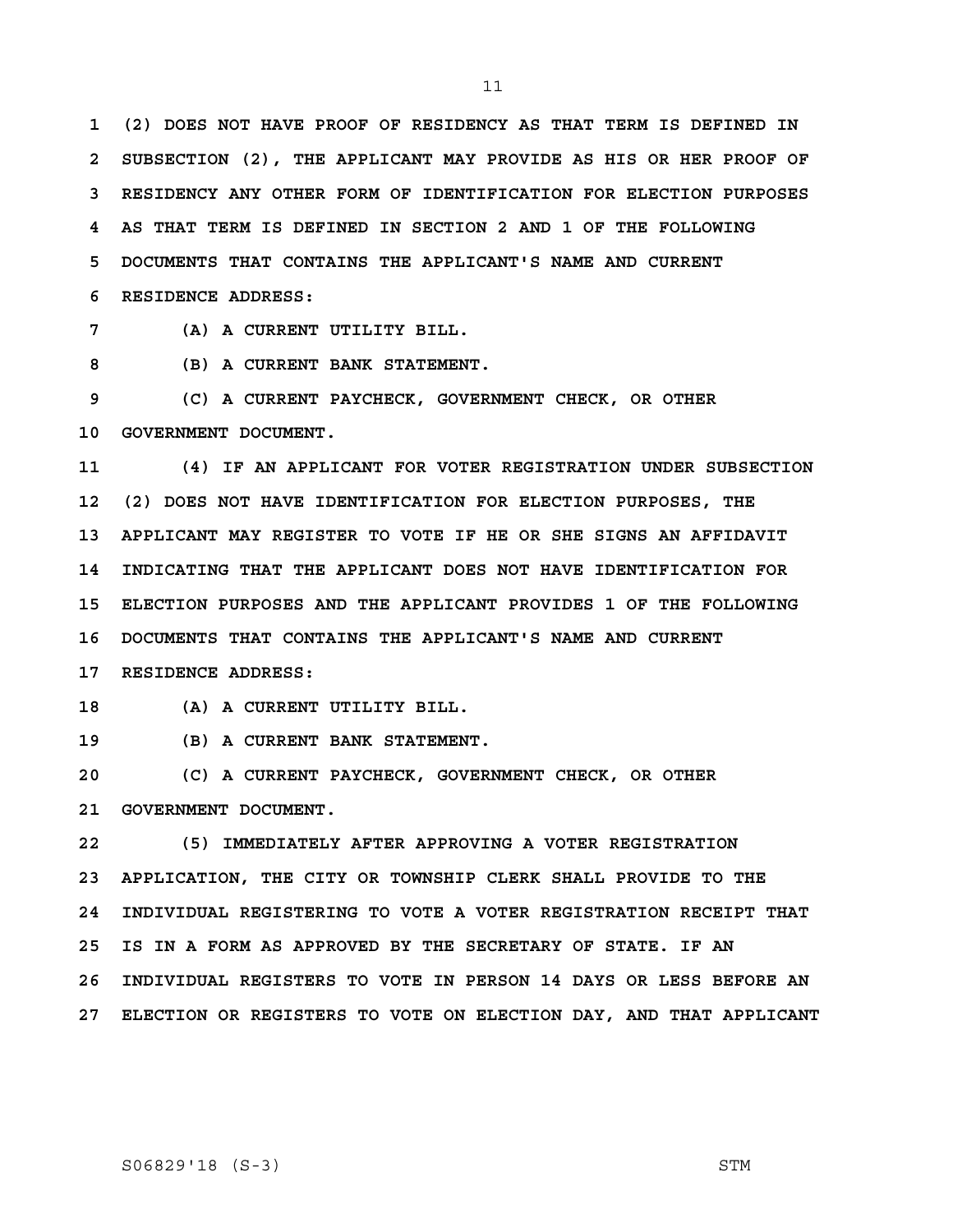**1 REGISTERS TO VOTE UNDER SUBSECTION (3) OR (4), THE BALLOT OF THAT 2 ELECTOR MUST BE PREPARED AS A CHALLENGED BALLOT AS PROVIDED IN 3 SECTION 727 AND MUST BE COUNTED AS ANY OTHER BALLOT IS COUNTED 4 UNLESS DETERMINED OTHERWISE BY A COURT OF LAW UNDER SECTION 747 5 OR 748 OR ANY OTHER APPLICABLE LAW.**

 **6 (6)** (2) Except as otherwise provided in sections 500a to 500e **AND 509V**, an application for registration must not be executed at a place other than the office of the county, township, or city clerk or a public place or places designated by the clerk or deputy registrar for receiving registrations, but the clerk or deputy registrar may receive an application wherever he or she may be. If a county, township, or city clerk does not regularly keep his or her office open daily during certain hours, the clerk is not required to be at his or her office for the purpose of receiving applications for registration on a particular day nor during specific hours of a day, except as provided in section 498. Registrations taken after the time of closing registrations before an election need not be processed until the date immediately following that election. A registration must not be placed in a precinct registration file until the date immediately following that election. If an individual registers at a time that registrations are closed for an election, the individual must be given a notice, signed by the clerk, on a form developed by the secretary of state, informing him or her that he or she is not eligible to vote in the election and indicating the first date on which he or she is eligible to vote. **IF AN INDIVIDUAL REGISTERS TO VOTE WITH THE SECRETARY OF** 

# S06829'18 (S-3) STM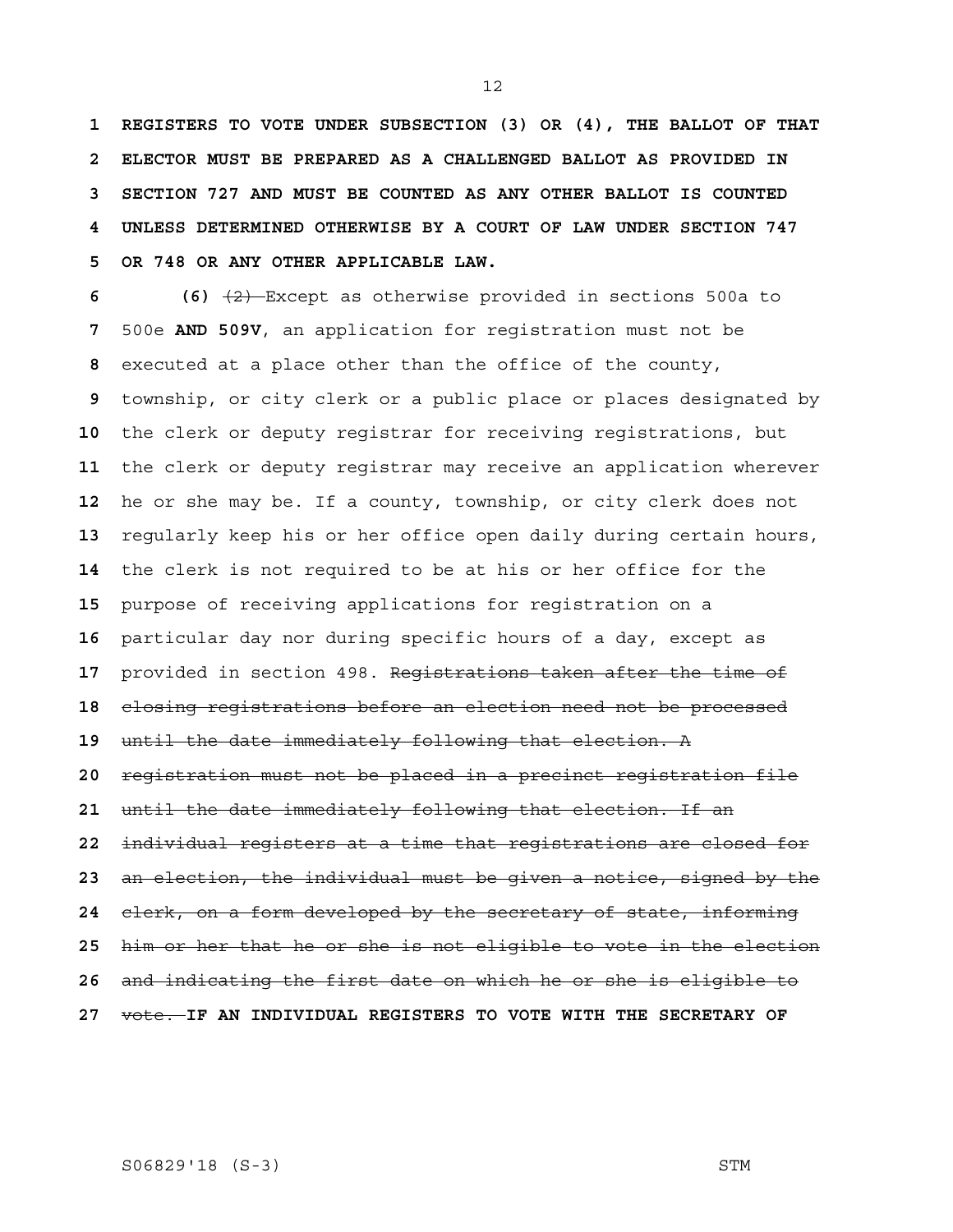**1 STATE DURING THE 14 DAYS BEFORE THE DAY OF AN ELECTION BY MAIL, 2 ONLINE, OR BY AUTOMATIC VOTER REGISTRATION, AS DESCRIBED IN 3 SECTION 493A, THE INDIVIDUAL MUST BE GIVEN A NOTICE ON A FORM 4 DEVELOPED BY THE SECRETARY OF STATE INFORMING THE INDIVIDUAL THAT 5 HE OR SHE IS NOT ELIGIBLE TO VOTE IN THE NEXT ELECTION UNLESS HE 6 OR SHE APPLIES IN PERSON AT HIS OR HER CITY OR TOWNSHIP CLERK'S 7 OFFICE AS PROVIDED IN SUBSECTION (2).** Except as provided in sections 500a to 500e, the provisions of this section relating to registration apply.

Sec. 498. (1) The governing body of a township or city may provide by resolution that in that township or city the clerk shall be at the clerk's office, or in some other convenient place designated by the clerk, during the hours designated by the governing body on the thirtieth day before an election or primary election in the township or city unless the thirtieth day falls on a Saturday, Sunday, or legal holiday, in which event registration must be accepted during the same hours on the following day.

 (1)  $\frac{1}{2}$  In a township or city in which the clerk does not maintain regular daily office hours, the township board or the legislative body of the city may require that the clerk of the township or city shall be at the clerk's office or other designated place for the purpose of receiving applications for registration on the days that the board or legislative body designates**.** , but not more than 5 days before the last day for registration.

**27** (2)  $\left(3\right)$  The clerk of each township or city shall give public

# S06829'18 (S-3) STM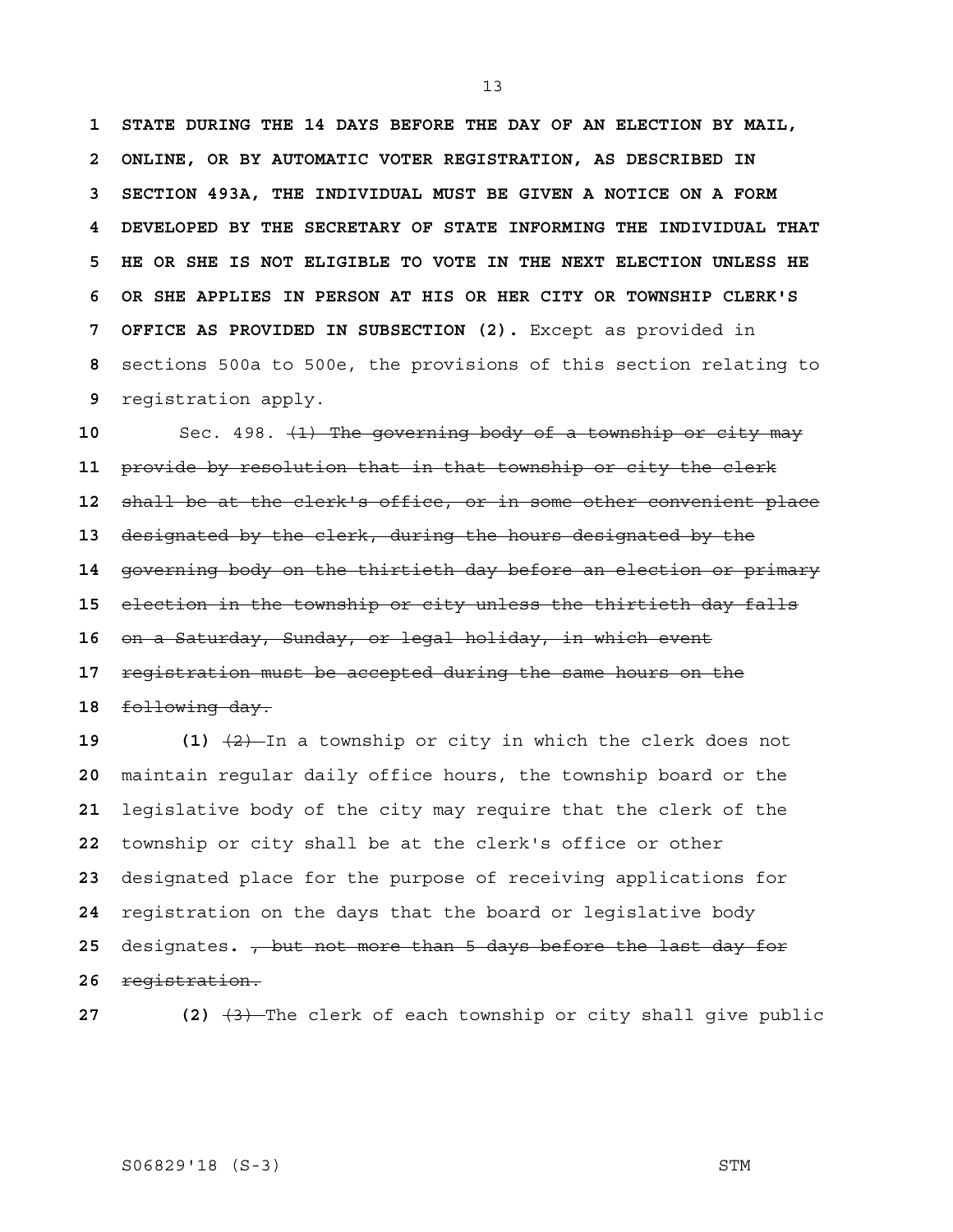notice of the days and hours that the clerk will be at the clerk's office or other designated place for the purpose of receiving registrations before an election or primary election by publication of the notice in a newspaper published or of general circulation in the township or city and, if considered advisable by the township or city clerk, by posting written or printed notices in at least 2 of the most conspicuous places in each election precinct. The publication or posting must be made not less than 7 **30** days before the last day for receiving **registrations. ELECTION DAY.** The notice of registration must include the offices to be filled that will appear on the ballot. If the notice of registration is for an election that includes a ballot proposal, a caption or brief description of the ballot proposal along with the location where an elector can obtain the full text of the ballot proposal must be stated in the notice.

**16 (3)** (4) A county clerk may enter into an agreement with the clerk of 1 or more townships or cities in the county or the clerks of 1 or more cities or townships in a county may enter into an agreement to jointly publish the notice required in subsection (3). **(2).** The notice must be published in a newspaper of general circulation in the cities and townships listed in the notice.

**23 SEC. 499E. (1) THE CLERK OF A CITY OR TOWNSHIP SHALL BE 24 PRESENT OR HAVE AN ASSISTANT CLERK BE PRESENT AT THE CLERK'S 25 OFFICE AT ALL TIMES A POLLING PLACE IS OPEN ON ELECTION DAY TO 26 RECEIVE AND PROCESS VOTER REGISTRATION APPLICATIONS.** 

**27 (2) IMMEDIATELY AFTER APPROVING A VOTER REGISTRATION** 

# S06829'18 (S-3) STM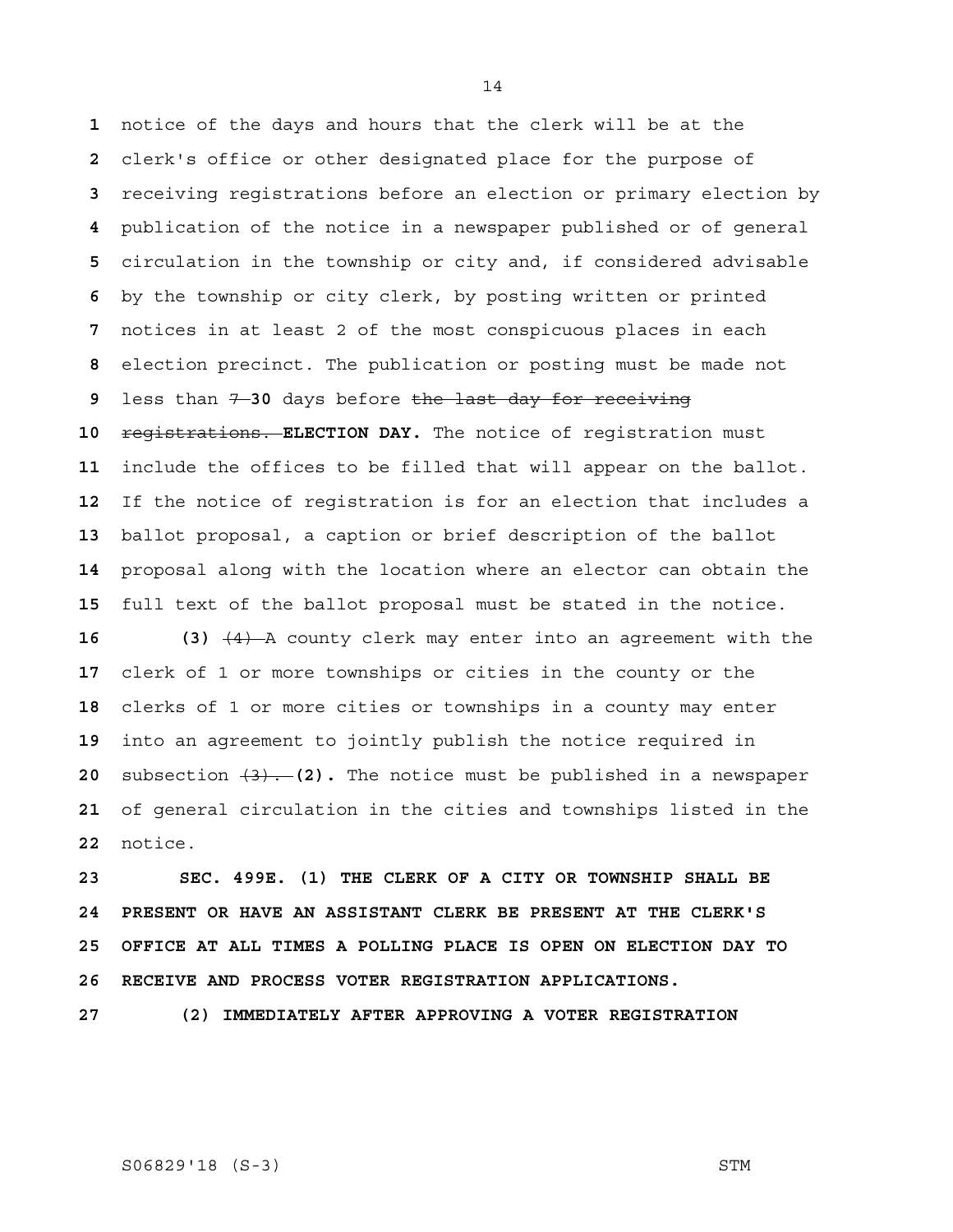**1 APPLICATION UNDER THIS SECTION, THE CLERK OR ASSISTANT CLERK 2 SHALL PREPARE A REGISTRATION CARD OR AN INSERT TO A REGISTRATION 3 LIST IN A FORM PRESCRIBED BY THE SECRETARY OF STATE. IN ADDITION, 4 THE CLERK OR ASSISTANT CLERK SHALL PROVIDE TO THE INDIVIDUAL 5 REGISTERING TO VOTE A VOTER REGISTRATION RECEIPT THAT IS IN A 6 FORM AS APPROVED BY THE SECRETARY OF STATE.** 

 **7 (3) THE CLERK SHALL PREPARE AND SEND A VOTER IDENTIFICATION 8 CARD IN THE MANNER PRESCRIBED FOR CORRECTED VOTER IDENTIFICATION 9 CARDS IN SECTION 499 AS SOON AS PRACTICAL AFTER THE ELECTION.** 

Sec. 500d. An individual who has properly completed an application for registration at an office of the secretary of state or his or her agent is permitted to vote in all elections occurring not less than 30 days after making the application if the clerk determines the individual is qualified. If the clerk determines the individual is not qualified, the clerk immediately shall send a notice to the applicant at the address stated in the application stating the determination and the reasons the individual is not qualified. An individual is permitted to vote if he or she presents at the polls a validated voter registration application receipt and the clerk determines the individual is qualified.

Sec. 509w. (1) The person processing an application submitted in person at a department of state office, a designated voter registration agency, or the office of a county clerk shall do all of the following:

(a) Validate the application in the manner prescribed by the secretary of state.

# S06829'18 (S-3) STM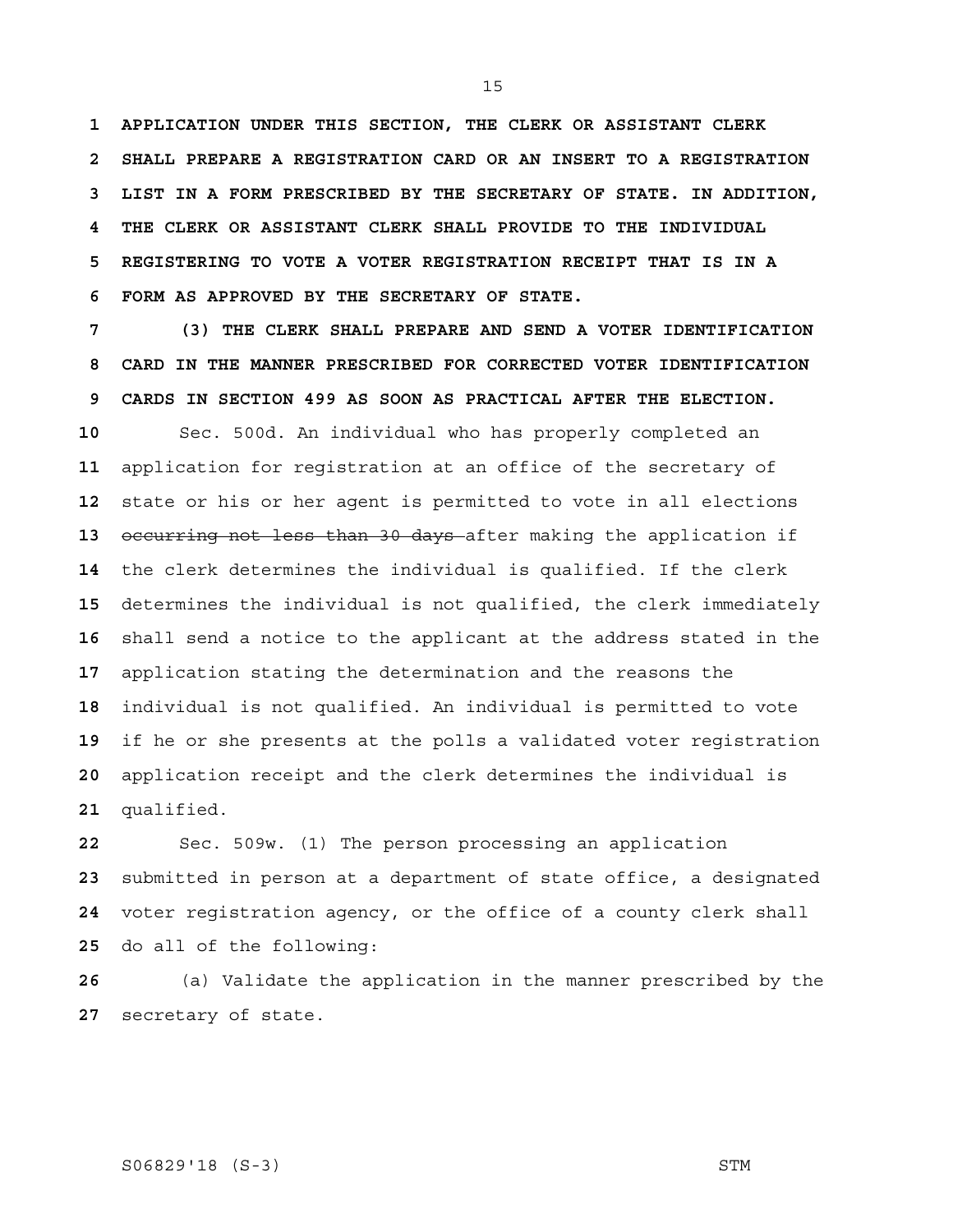(b) Issue a receipt to the applicant verifying the acceptance of the application.

(2) Except as otherwise provided in subsection (3), the department of state office, the designated voter registration agency, or the county clerk shall transmit the application not later than 7 days after receipt of the application to the clerk of the county, city, or township where the applicant resides.

(3) If an application under subsection (1) is made within 7 days before the close of registration for a federal election, **10 FROM THE TWENTY-FIRST DAY TO THE FIFTEENTH DAY BEFORE AN 11 ELECTION,** the department of state office, the designated voter registration agency, or the county clerk shall transmit the application not later than 1 business day to the clerk of the county, city, or township where the applicant resides.

(4) If a completed application is transmitted by the secretary of state or a designated voter registration agency to a county clerk, the secretary of state, to the extent funds are appropriated, shall compensate the county clerk for the cost of forwarding the application to the proper city or township clerk of the applicant's residence from funds appropriated to the secretary of state for that purpose.

Sec. 509x. An application for registration is considered received on or before the close of registration **FIFTEENTH DAY 24 BEFORE AN ELECTION** if 1 of the following requirements is met: (a) An application is received at a department of state office, a designated voter registration agency, or the office of 27 a county, city, or township clerk on or before the elose of

# S06829'18 (S-3) STM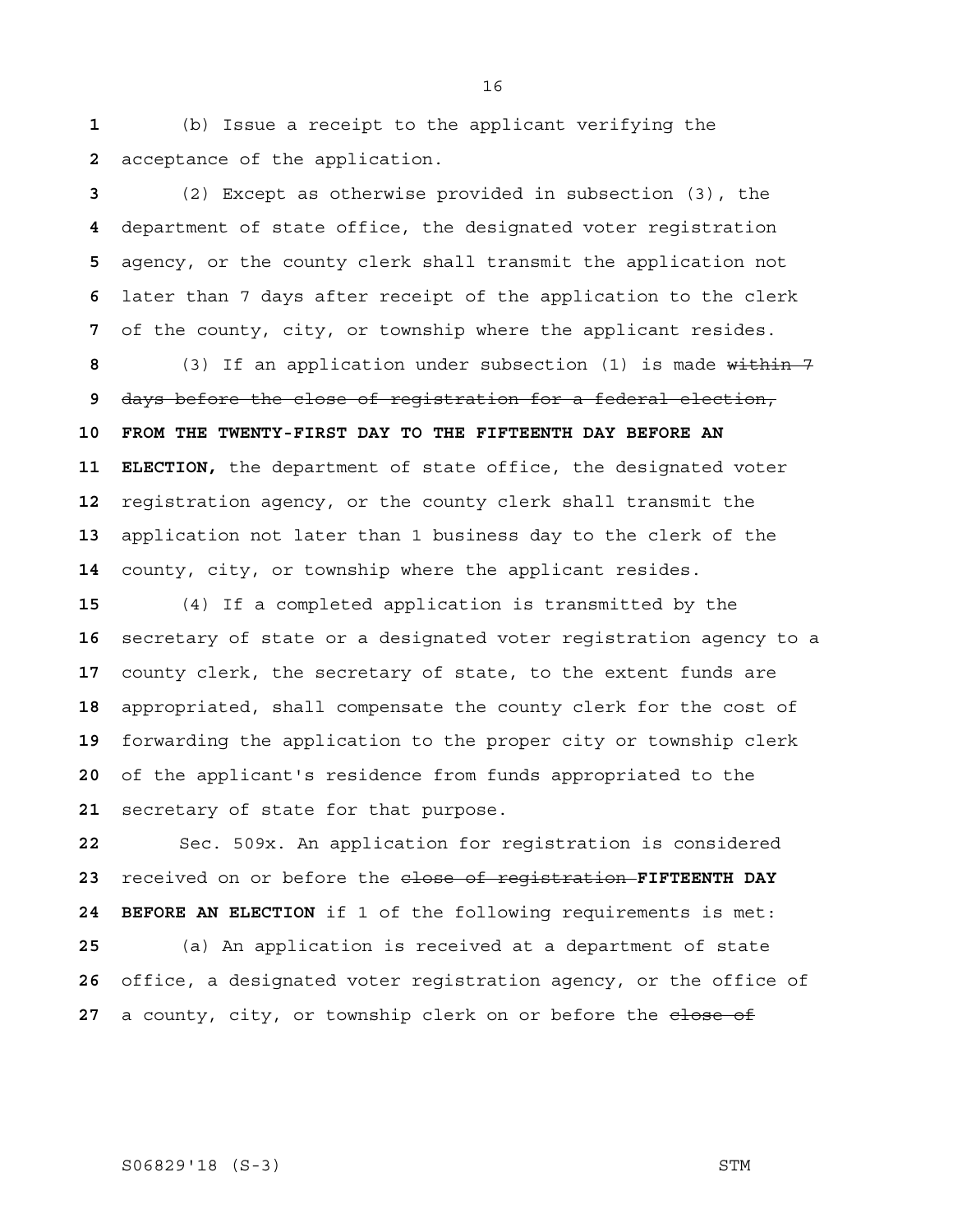registration.**FIFTEENTH DAY BEFORE AN ELECTION.**

(b) An application is received through the mail that is postmarked on or before the close of registration.**FIFTEENTH DAY 4 BEFORE AN ELECTION.**

(c) An application is received through the mail on or before the seventh day immediately following the close of registration,  **7 EIGHTH DAY BEFORE AN ELECTION,** if the postmark is missing or is unclear and the application, on its face, is dated by the applicant on or before the close of registration. **FIFTEENTH DAY 10 BEFORE AN ELECTION.** The clerk shall consider an application 11 received under this subdivision as received before the elose of registration.**FIFTEENTH DAY BEFORE AN ELECTION.**

(d) An application is submitted electronically through the 14 electronic voter registration interface on or before the elose of registration.**FIFTEENTH DAY BEFORE AN ELECTION.**

Sec. 523a. (1) If an individual who has applied to register to vote on or before the close of registration **ELECTION DAY**  appears at a polling place on election day and completes an application under section 523 is not listed on the voter registration list, the election inspector shall issue a ballot to the individual as follows:

(a) For an individual who presents a receipt issued by a department of state office, a designated voter registration agency, or the elector's county, city, or township clerk's office verifying the acceptance of a voter registration application before the close of registration and completes a new voter registration application, the election inspector shall allow the

# S06829'18 (S-3) STM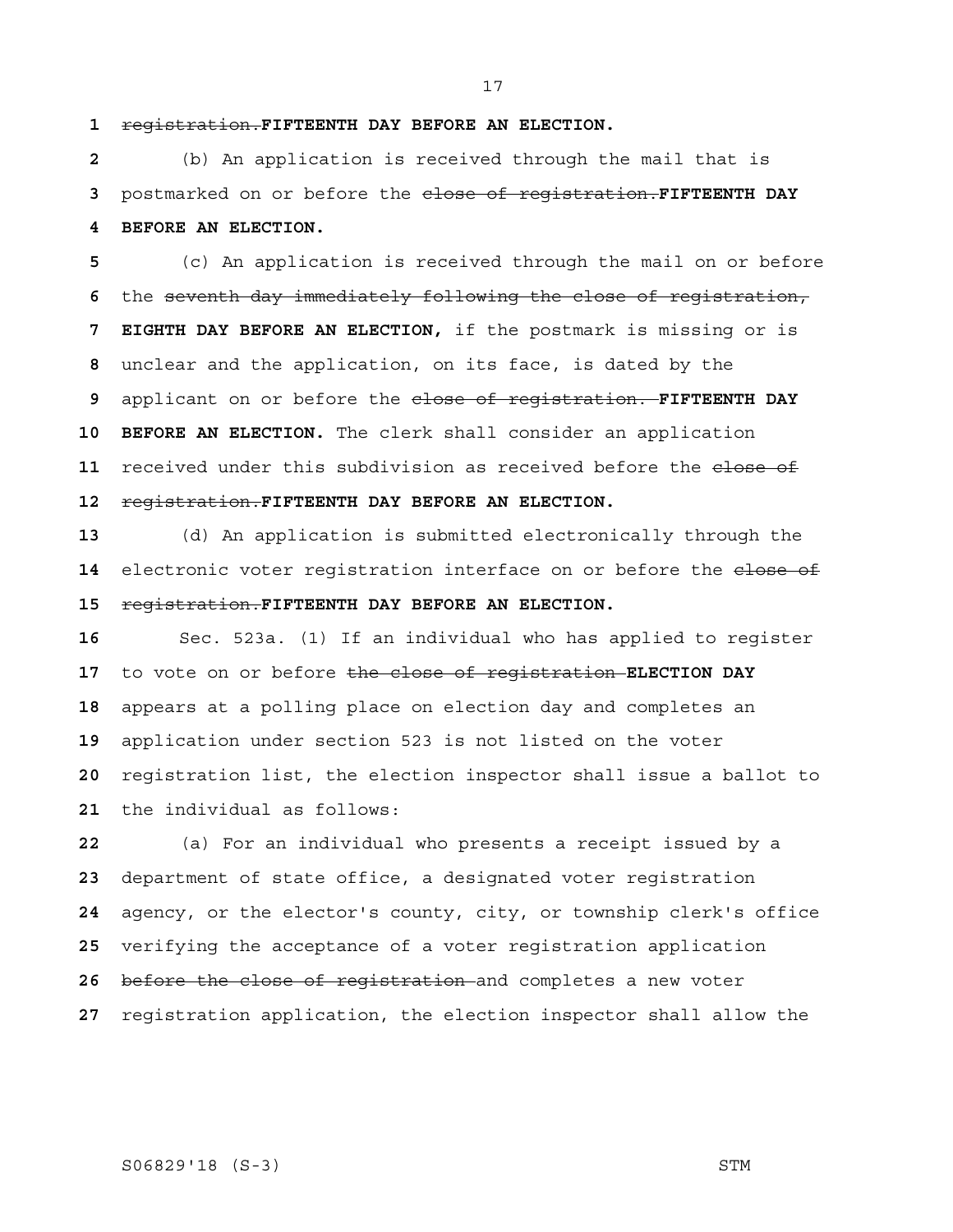individual to vote a ballot in the same manner as an elector whose name is listed on the voter registration list.

(b) For an individual who does not present a receipt verifying the acceptance of a voter registration application under subdivision (a), the election inspector shall determine whether the individual is in the appropriate polling place based on residence information provided by the individual. The election inspector shall review any documents or maps in the polling place or communicate with the city or township clerk to verify the appropriate polling place for the individual. The election inspector shall direct an individual who is not in the appropriate polling place to the appropriate polling place. If the individual refuses to go to the appropriate polling place, the election inspector shall issue the individual a provisional ballot that is processed according to subsection (5).

(2) Except for an individual who produces a receipt under subsection (1)(a), the election inspector shall require an individual who is not listed on the voter registration list to execute a sworn statement affirming that the individual submitted a voter registration application **ON OR** before the close of registration **ELECTION DAY** and is eligible to vote in the election. An individual who provides false information in a signed sworn statement under this subsection is guilty of perjury. An individual signing a sworn statement shall complete a new voter registration application. The individual shall state the approximate date and in what manner the registration application was submitted:

# S06829'18 (S-3) STM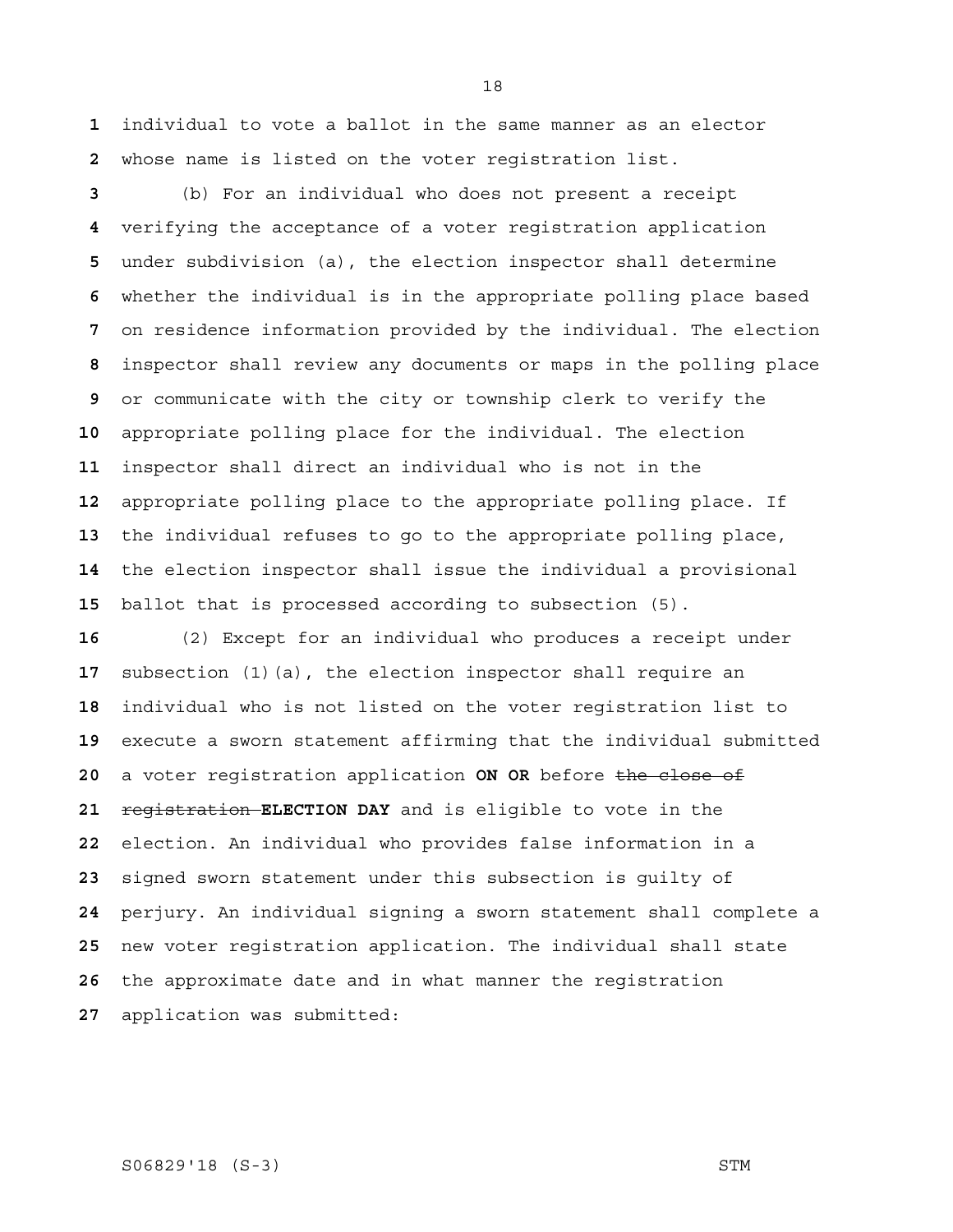(a) To a department of state office.

(b) To a designated voter registration agency.

(c) To the office of his or her county, city, or township clerk.

(d) By a mailed application.

(3) The election inspector shall contact the city or township clerk to verify whether the individual who signed the sworn statement under subsection (2) is listed in the registration records of the jurisdiction or whether there is any information contrary to the content of the sworn statement.

(4) If the city or township clerk verifies the elector information and finds no information contrary to the information provided by the individual in the sworn statement and the individual presents identification for election purposes that contains a current residence address to establish his or her identity and residence address, the individual is permitted to vote a provisional ballot that is tabulated on election day in the same manner as an elector whose name is listed on the voter registration list, except that the election inspectors shall process the ballot as a challenged ballot under sections 745 and 746.

(5) If the election inspector is not able to contact the city or township clerk, the individual is not in the correct precinct, or the individual is unable to present identification for election purposes that contains a current residence address, the individual must be issued a provisional ballot that is not tabulated on election day but is secured for verification after

# S06829'18 (S-3) STM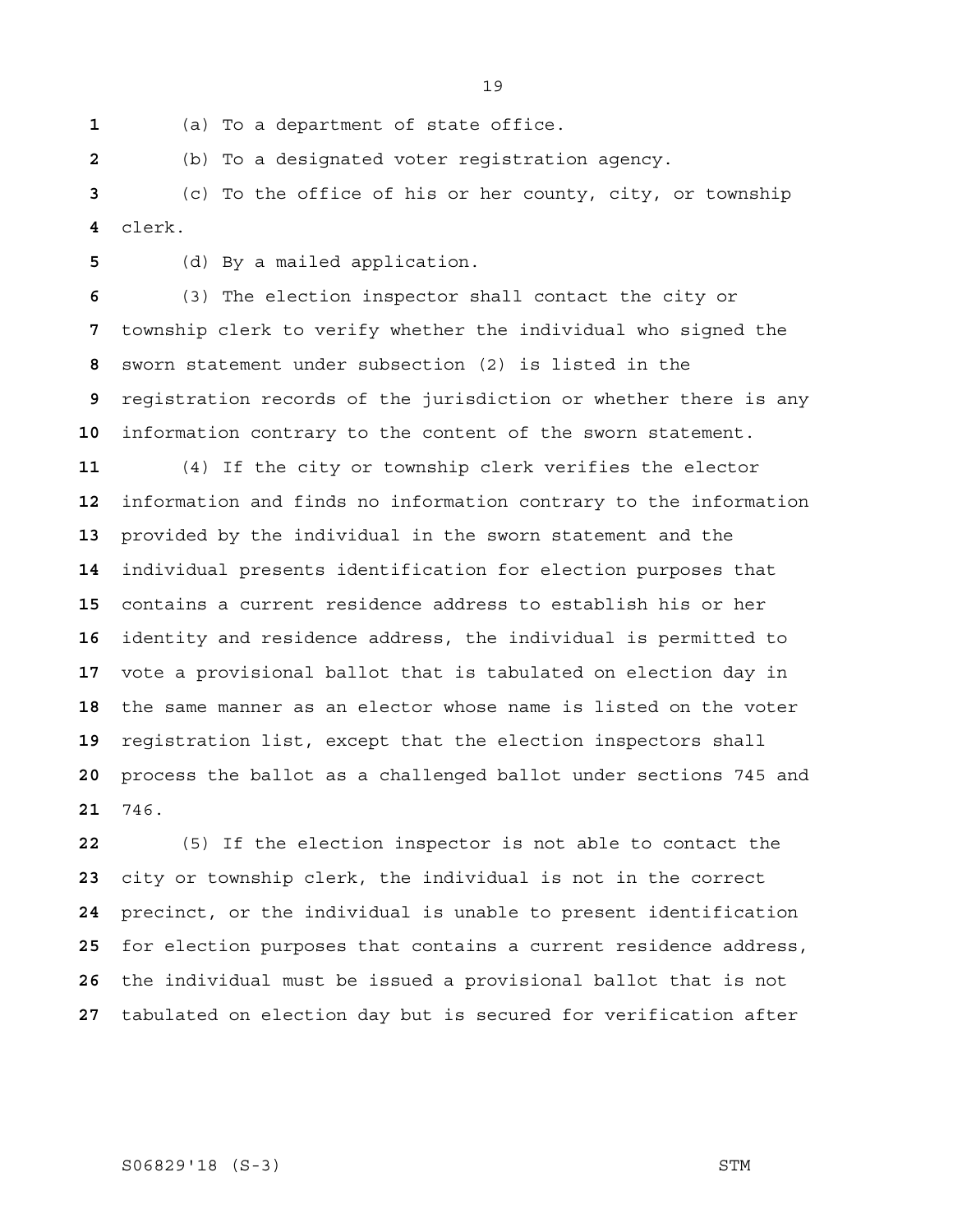the election. A provisional ballot must also be issued under this subsection to a voter who presents identification for election purposes that does not bear the voter's current residence address, if the voter also presents a document to establish the voter's current residence address. The election inspector shall accept a document containing the name and current residence address of the voter as sufficient documentation to issue a provisional ballot if it is 1 of the following documents:

(a) A current utility bill.

(b) A current bank statement.

(c) A current paycheck, government check, or other government document.

(6) A provisional ballot must be placed in a provisional ballot return envelope prescribed by the secretary of state and delivered to the city or township clerk after the polls close in a manner as prescribed by the secretary of state.

(7) For a provisional ballot voted under subsection (4), the election inspector shall provide the voter with a notice that his or her ballot has been tabulated. For a provisional ballot voted under subsection (5), the election inspector shall provide the voter with a notice that the voter's information will be verified by the clerk of the jurisdiction within 6 days after the election to determine whether the ballot will be tabulated and, if the ballot is not tabulated, to determine the reason it was not tabulated. A clerk of a jurisdiction shall provide a free access system for the voter to determine whether the ballot was tabulated. The free access system may include a telephone number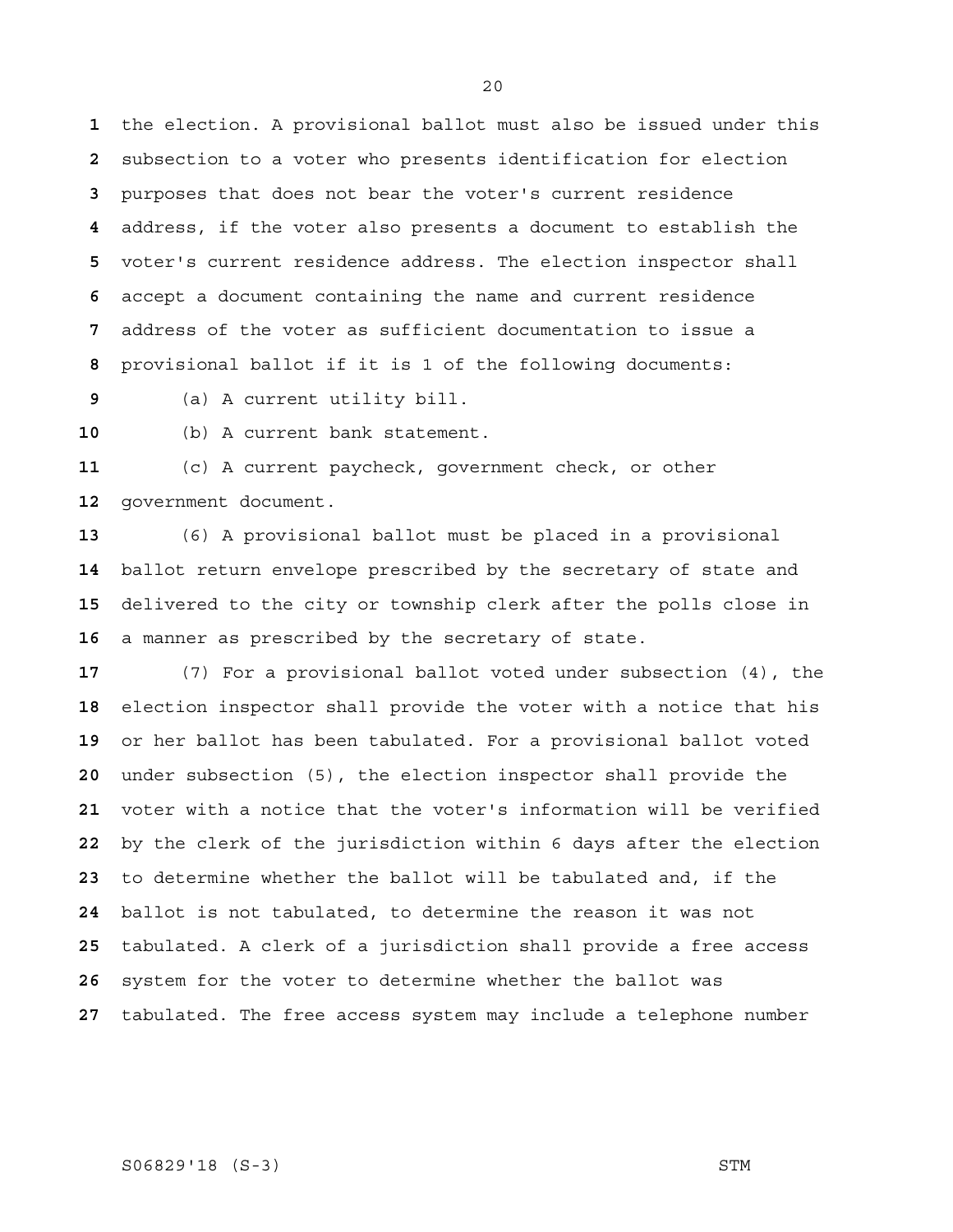**1** that does not require a toll charge, a toll-free telephone  **2** number, an internet website, or a mailed notice.

(8) As used in this section and sections 813 and 829, "provisional ballot" means a special ballot utilized for an individual who is not listed on the voter registration list at the polling place that is tabulated only after verification of the individual's eligibility to vote.

 **8** Sec. 759. (1) At **SUBJECT TO SECTION 761(3), AT** any time  **9** during the 75 days before a primary or special primary, but not **10** later than 2 p.m. of the Saturday immediately before the **8 P.M. 11 ON THE DAY OF A** primary or special primary, an elector who **12** qualifies to vote as an absent voter, as defined in section 758, **13** may apply for an absent voter ballot. The elector shall apply in **14** person or by mail with the clerk of the township  $-$ OR city  $-$ **15** village in which the elector is registered. **THE CLERK OF A CITY 16 OR TOWNSHIP SHALL NOT SEND BY FIRST-CLASS MAIL AN ABSENT VOTER 17 BALLOT TO AN ELECTOR AFTER 5 P.M. ON THE FRIDAY IMMEDIATELY 18 BEFORE THE ELECTION. IN ADDITION, THE CLERK OF A CITY OR TOWNSHIP 19 SHALL NOT ISSUE AN ABSENT VOTER BALLOT TO A REGISTERED ELECTOR 20 AFTER 4 P.M. ON THE DAY BEFORE THE ELECTION.** An application **21** received before a primary or special primary may be for either **22** that primary only, or for that primary and the election that **23** follows. **AN INDIVIDUAL MAY SUBMIT A VOTER REGISTRATION 24 APPLICATION AND AN ABSENT VOTER BALLOT APPLICATION AT THE SAME 25 TIME IF APPLYING IN PERSON WITH THE CLERK OF THE CITY OR TOWNSHIP 26 IN WHICH THE INDIVIDUAL RESIDES. IMMEDIATELY AFTER HIS OR HER 27 VOTER REGISTRATION APPLICATION AND ABSENT VOTER BALLOT** 

S06829'18 (S-3) STM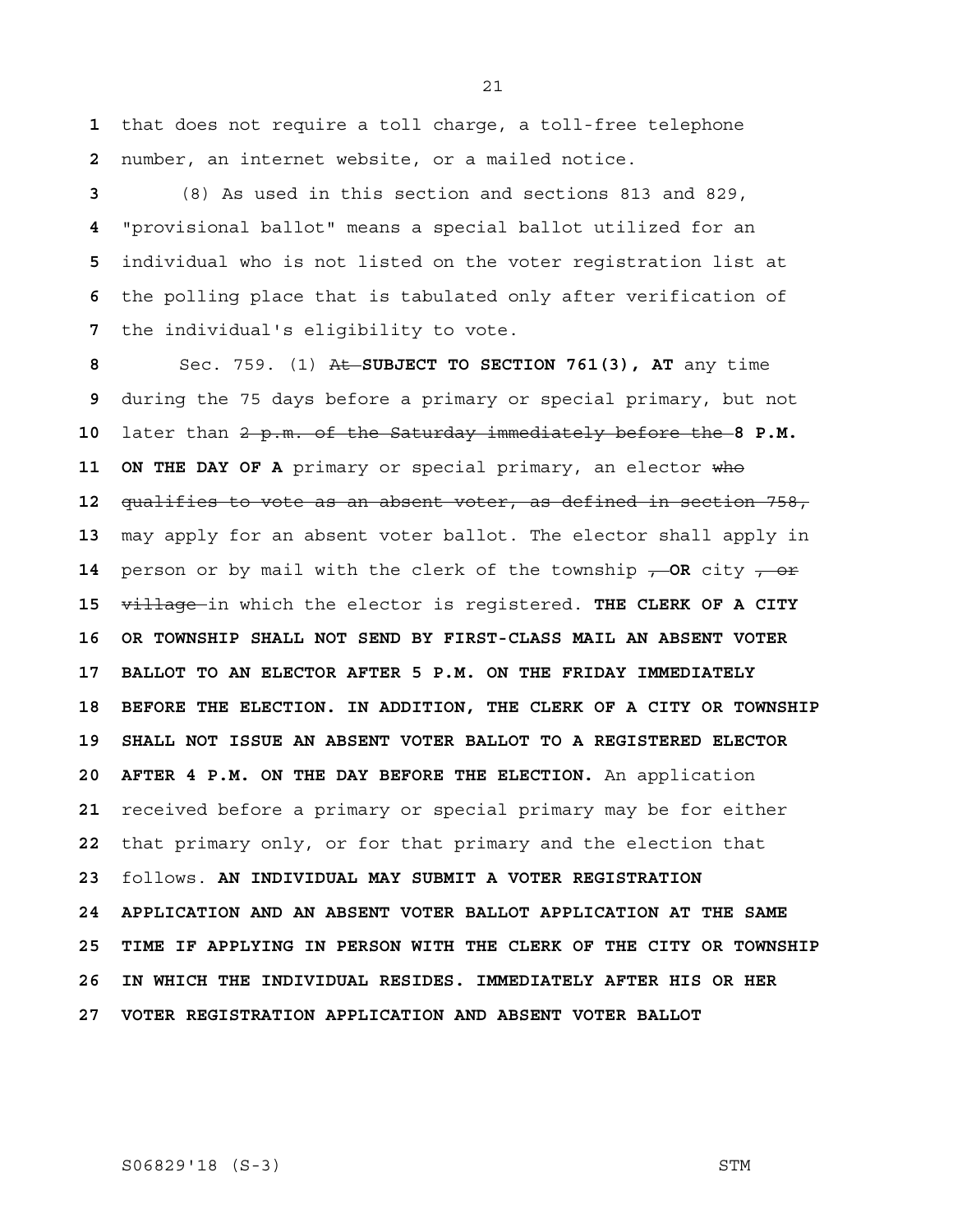**1 APPLICATION ARE APPROVED BY THE CLERK, THE INDIVIDUAL MAY, 2 SUBJECT TO THE IDENTIFICATION REQUIREMENT IN SECTION 761(6), 3 COMPLETE AN ABSENT VOTER BALLOT AT THE CLERK'S OFFICE.**

 **4** (2) Except as otherwise provided in subsection (1) **AND 5 SUBJECT TO SECTION 761(3)**, at anytime **ANY TIME** during the 75 days  **6** before an election, but not later than 2 p.m. of the Saturday  **7** before the **8 P.M. ON THE DAY OF AN** election, an elector who  **8** qualifies to vote as an absent voter, as defined in section 758,  **9** may apply for an absent voter ballot. The elector shall apply in **10** person or by mail with the clerk of the township, city, or **11** village in which the voter is registered. **THE CLERK OF A CITY OR 12 TOWNSHIP SHALL NOT SEND BY FIRST-CLASS MAIL AN ABSENT VOTER 13 BALLOT TO AN ELECTOR AFTER 5 P.M. ON THE FRIDAY IMMEDIATELY 14 BEFORE THE ELECTION. IN ADDITION, THE CLERK OF A CITY OR TOWNSHIP 15 SHALL NOT ISSUE AN ABSENT VOTER BALLOT TO A REGISTERED ELECTOR 16 AFTER 4 P.M. ON THE DAY BEFORE THE ELECTION. AN INDIVIDUAL MAY 17 SUBMIT A VOTER REGISTRATION APPLICATION AND AN ABSENT VOTER 18 BALLOT APPLICATION AT THE SAME TIME IF APPLYING IN PERSON WITH 19 THE CLERK OF THE CITY OR TOWNSHIP IN WHICH THE INDIVIDUAL 20 RESIDES. IMMEDIATELY AFTER HIS OR HER VOTER REGISTRATION 21 APPLICATION AND ABSENT VOTER BALLOT APPLICATION ARE APPROVED BY 22 THE CLERK, THE INDIVIDUAL MAY, SUBJECT TO THE IDENTIFICATION 23 REQUIREMENT IN SECTION 761(6), COMPLETE AN ABSENT VOTER BALLOT AT 24 THE CLERK'S OFFICE.**

**25** (3) An application for an absent voter ballot under this **26** section may be made in any of the following ways:

**27** (a) By a written request signed by the voter**.** stating the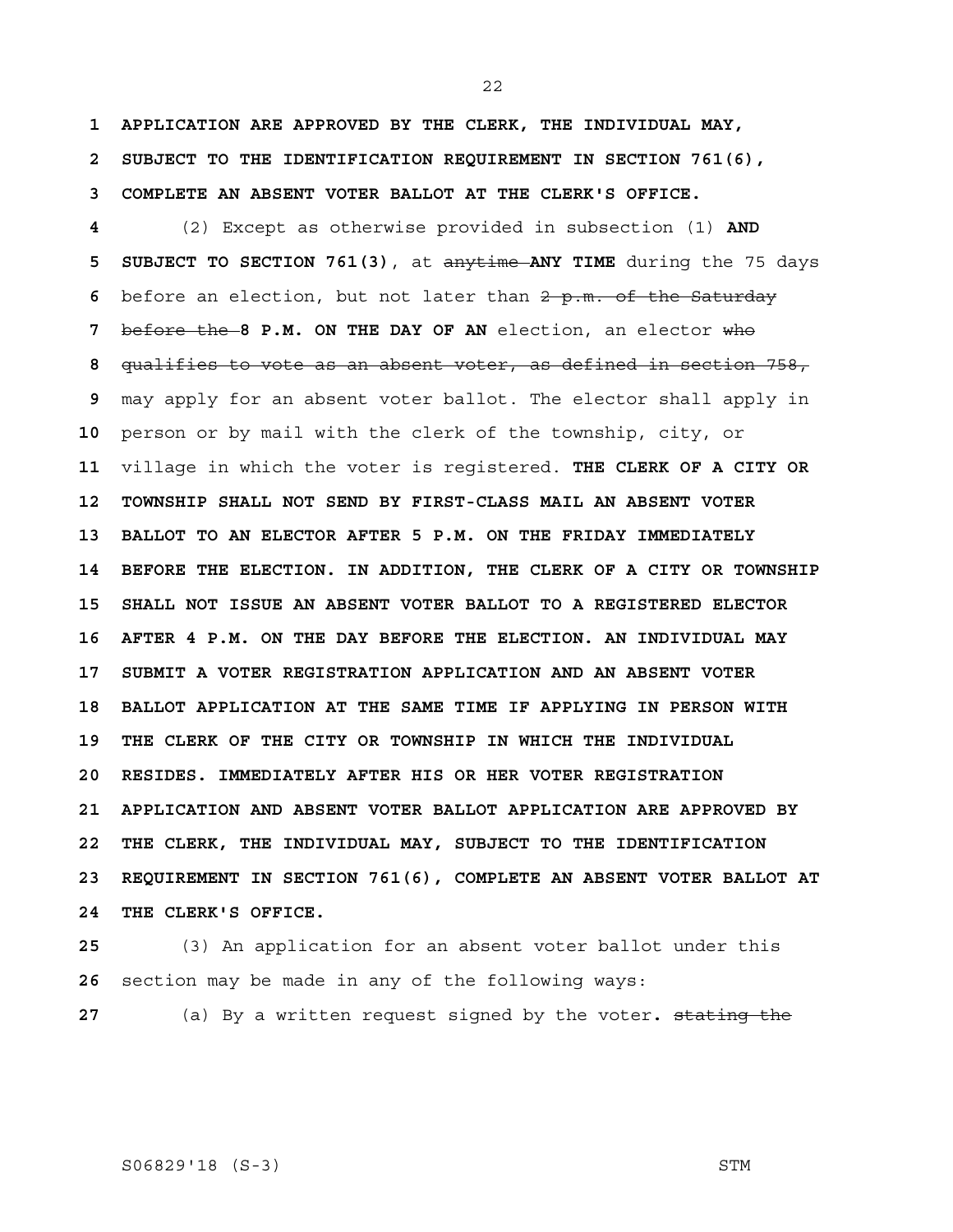statutory grounds for making the application.

(b) On an absent voter ballot application form provided for that purpose by the clerk of the city , **OR** township**.** , or village.

(c) On a federal postcard application.

(4) An applicant for an absent voter ballot shall sign the application. A clerk or assistant clerk shall not deliver an absent voter ballot to an applicant who does not sign the application. A person shall not be in possession of a signed absent voter ballot application except for the applicant; a member of the applicant's immediate family; a person residing in the applicant's household; a person whose job normally includes the handling of mail, but only during the course of his or her employment; a registered elector requested by the applicant to return the application; or a clerk, assistant of the clerk, or other authorized election official. A registered elector who is requested by the applicant to return his or her absent voter ballot application shall sign the certificate on the absent voter ballot application.

 (5) The clerk of a city **, OR** township , or village shall have absent voter ballot application forms available in the clerk's office at all times and shall furnish an absent voter ballot application form to anyone upon a verbal or written request. The absent voter ballot application shall **MUST** be in substantially the following form:

"Application for absent voter ballot for:

[ ] The primary or special primary election to be held on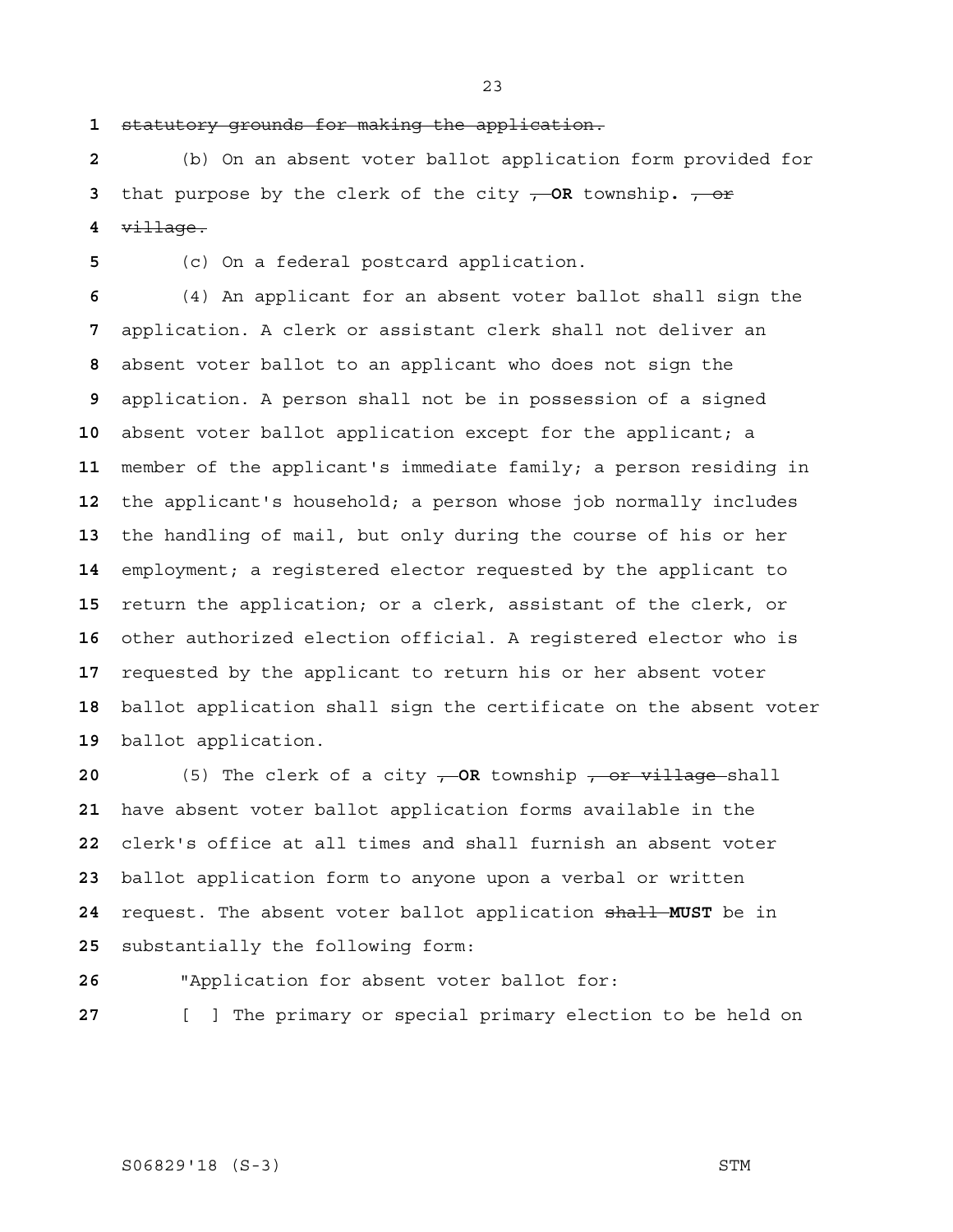| 1  | (Date).                                                                  |
|----|--------------------------------------------------------------------------|
| 2  | [ ] The election to be held on (Date).                                   |
| 3  | (Check applicable election or elections)                                 |
| 4  |                                                                          |
| 5  | citizen and a qualified and registered elector of the                    |
| 6  | precinct of the township of <del>or village</del>                        |
| 7  | of  or of the  ward of the city of                                       |
| 8  |                                                                          |
| 9  | and state of Michigan, apply                                             |
| 10 | for an official ballot, or ballots, to be voted by me at the             |
| 11 | election or elections as requested in this application.                  |
| 12 | - The statutory grounds on which I base my request are:                  |
| 13 |                                                                          |
| 14 | registered for the entire time the polls are open on election            |
| 15 | <del>day.</del>                                                          |
| 16 |                                                                          |
| 17 | assistance of another.                                                   |
| 18 | - I cannot attend the polls because of the tenets of my                  |
| 19 | religion.                                                                |
| 20 | - <del>[ ] I have been appointed an election precinct inspector in</del> |
|    | 21 a precinct other than the precinct where I reside.                    |
| 22 | - [ ] I am 60 years of age or older.                                     |
|    | 23 - + T cannot attend the polls because I am confined to jail           |
|    | 24 awaiting arraignment or trial.                                        |
|    | 25 - (Check applicable reason)                                           |
|    |                                                                          |

Send absent voter ballot to me at: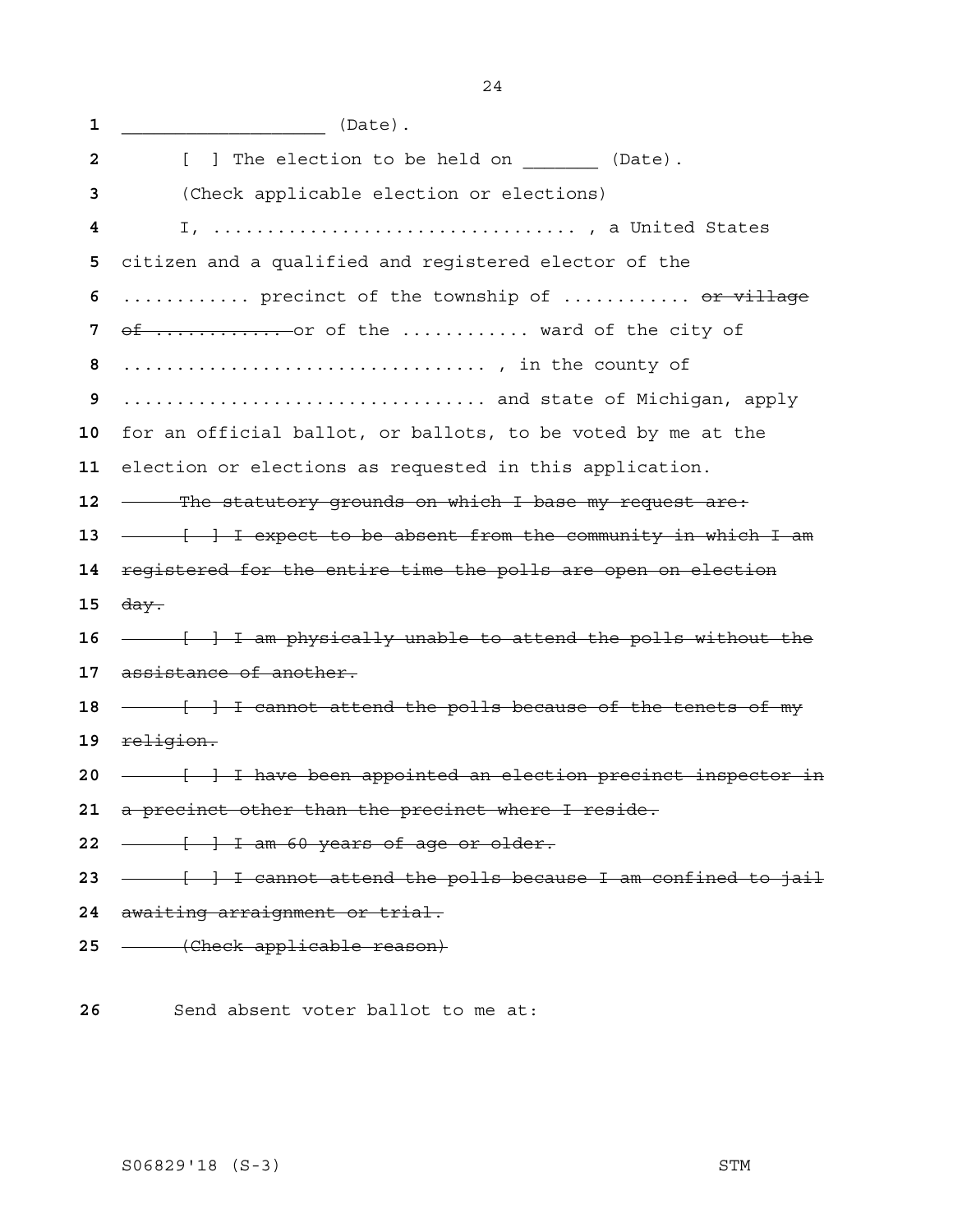........................................... (Street No. or R.R.) ........................................... (Post Office) (State) (Zip Code) My registered address ....................................... (Street No. or R.R.) ....................................... (Post Office) (State) (Zip Code) Date......................................................... I certify that I am a United States citizen and that the statements in this absent voter ballot application are true. ....................................... (Signature) WARNING

You must be a United States citizen to vote. If you are not a United States citizen, you will not be issued an absent voter ballot.

A person making a false statement in this absent voter ballot application is guilty of a misdemeanor. It is a violation of Michigan election law for a person other than those listed in the instructions to return, offer to return, agree to return, or solicit to return your absent voter ballot application to the clerk. An assistant authorized by the clerk who receives absent voter ballot applications at a location other than the clerk's office must have credentials signed by the clerk. Ask to see his or her credentials before entrusting your application with a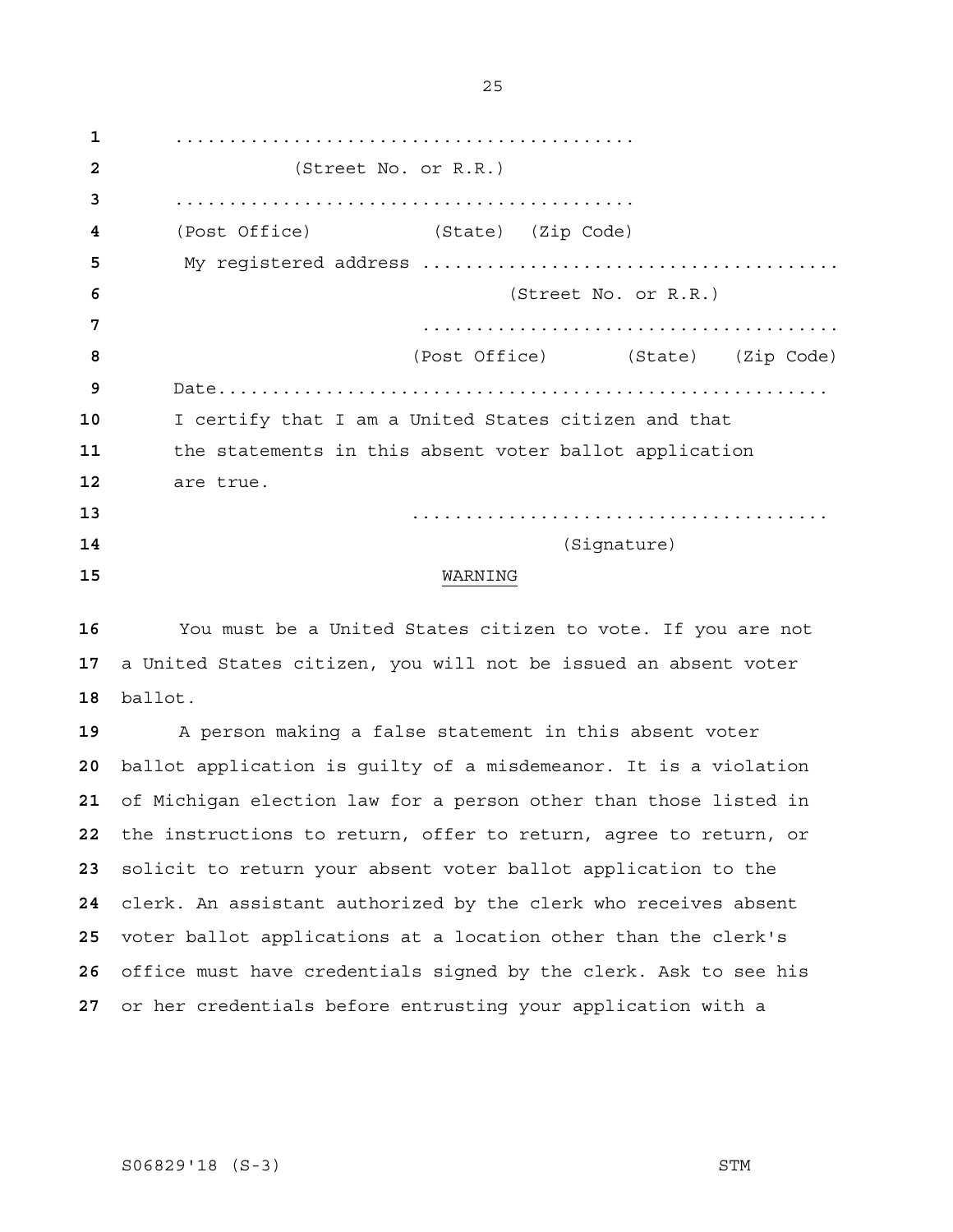person claiming to have the clerk's authorization to return your application.

| 3  | Certificate of Authorized Registered                              |
|----|-------------------------------------------------------------------|
| 4  | Elector Returning Absent Voter                                    |
| 5  | Ballot Application                                                |
|    |                                                                   |
| 6  | I certify that my name is  , my address                           |
| 7  | is , and my date of birth is ;                                    |
| 8  | that I am delivering the absent voter ballot application of       |
| 9  | at his or her request; that I did not                             |
| 10 | solicit or request to return the application; that I have not     |
| 11 | made any markings on the application; that I have not altered the |
| 12 | application in any way; that I have not influenced the applicant; |
| 13 | and that I am aware that a false statement in this certificate is |
|    | 14 a violation of Michigan election law.                          |
|    |                                                                   |
|    |                                                                   |

\_\_\_\_\_\_\_\_\_\_\_\_\_ \_\_\_\_\_\_\_\_\_\_\_\_\_\_\_\_\_\_\_\_\_\_\_\_\_\_\_\_\_\_\_\_\_\_

(Date) (Signature)"

(6) The following instructions for an applicant for an absent voter ballot shall **MUST** be included with each application furnished an applicant:

# INSTRUCTIONS FOR APPLICANTS FOR ABSENT VOTER BALLOTS

Step 1. After completely filling out the application, sign and date the application in the place designated. Your signature must appear on the application or you will not receive an absent

# S06829'18 (S-3) STM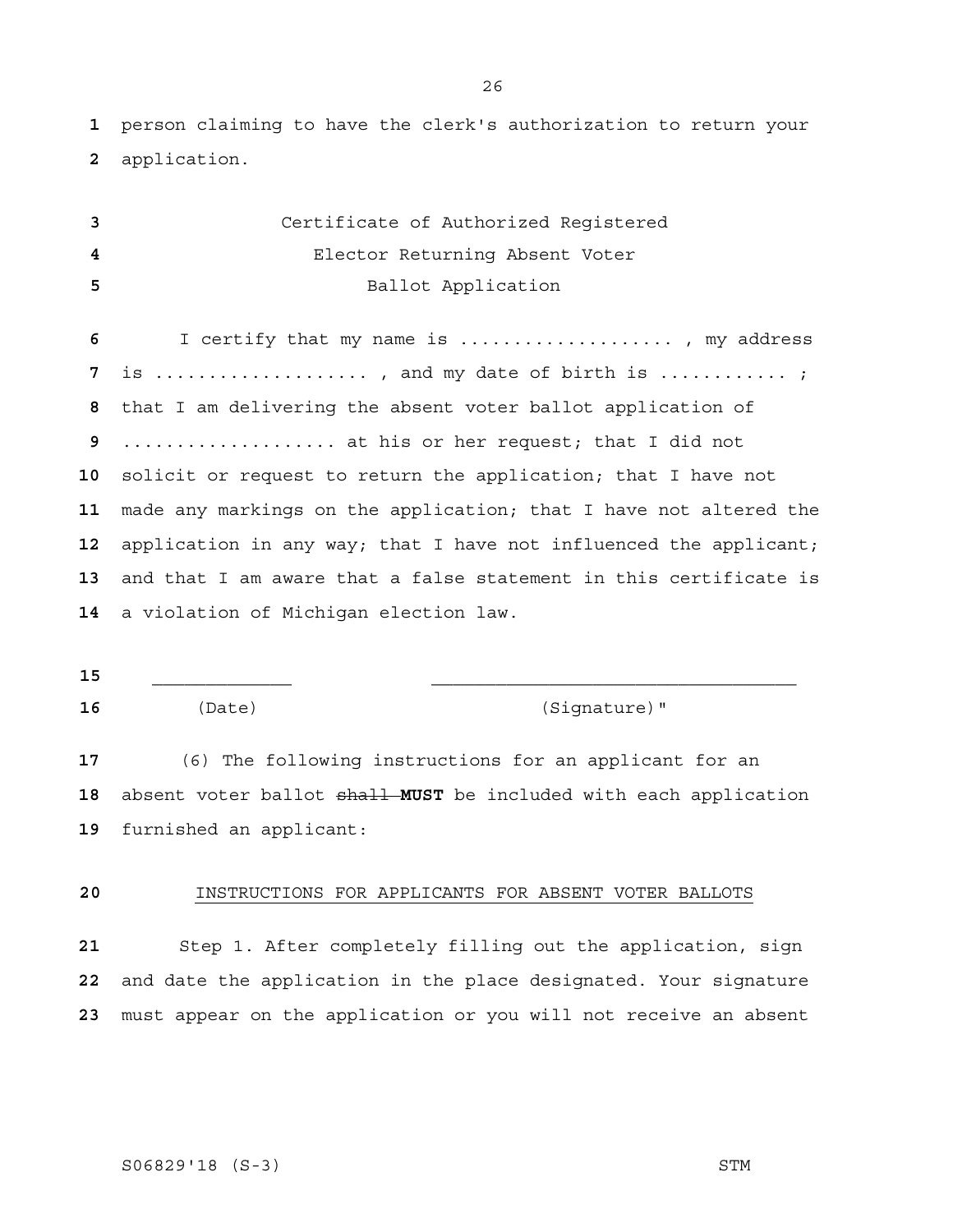voter ballot.

Step 2. Deliver the application by 1 of the following methods:

(a) Place the application in an envelope addressed to the appropriate clerk and place the necessary postage upon the return envelope and deposit it in the United States mail or with another public postal service, express mail service, parcel post service, or common carrier.

(b) Deliver the application personally to the clerk's office, to the clerk, or to an authorized assistant of the clerk. (c) In either (a) or (b), a member of the immediate family of the voter including a father-in-law, mother-in-law, brother-in-law, sister-in-law, son-in-law, daughter-in-law, grandparent, or grandchild or a person residing in the voter's household may mail or deliver the application to the clerk for the applicant.

(d) If an applicant cannot return the application in any of the above methods, the applicant may select any registered elector to return the application. The person returning the application must sign and return the certificate at the bottom of the application.

(7) A person who prints and distributes absent voter ballot applications shall print on the application the warning, certificate of authorized registered elector returning absent voter ballot application, and instructions required by this section.

(8) A person who makes a false statement in an absent voter ballot application is guilty of a misdemeanor. A person who

# S06829'18 (S-3) STM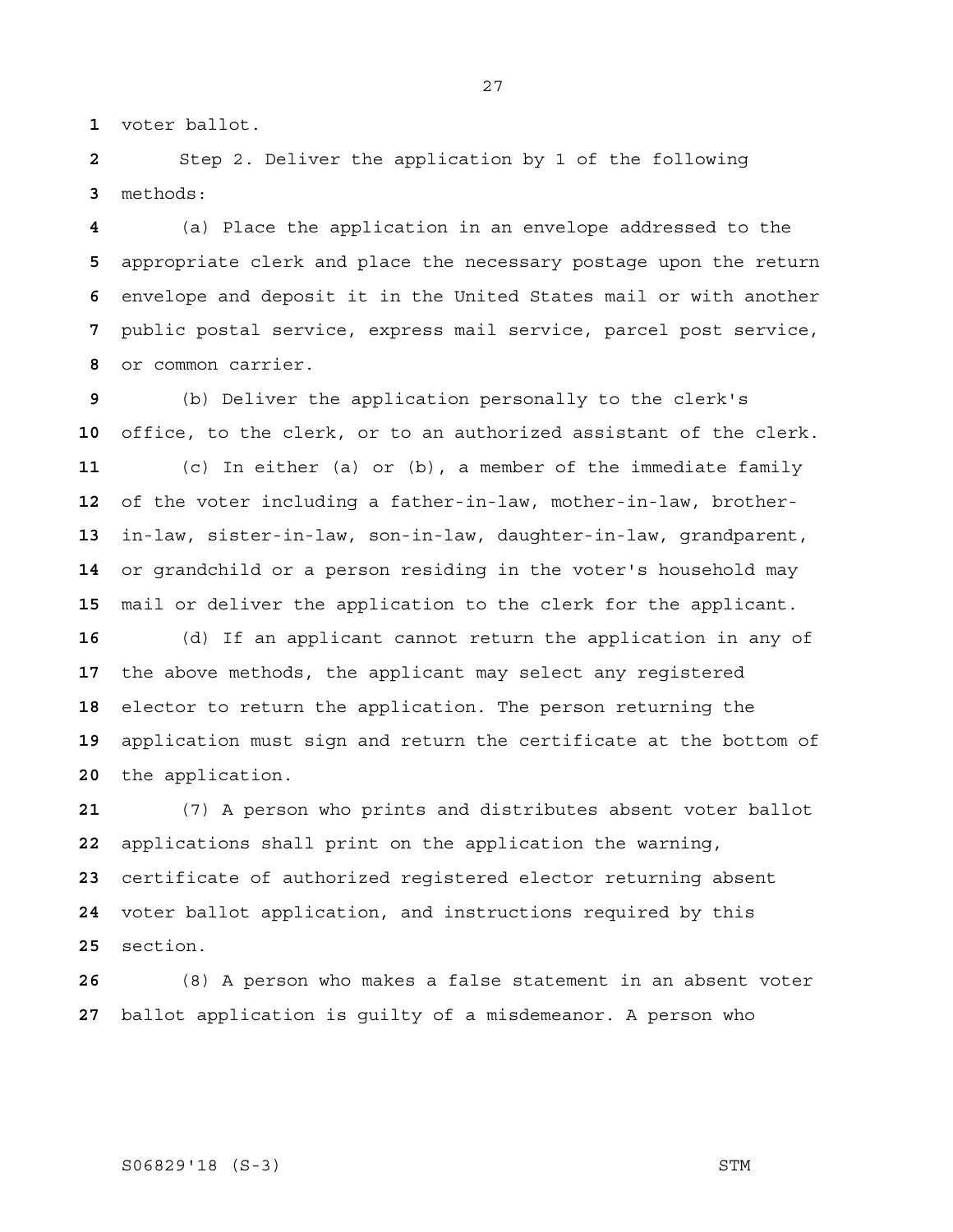forges a signature on an absent voter ballot application is guilty of a felony. A person who is not authorized in this act and who both distributes absent voter ballot applications to absent voters and returns those absent voter ballot applications to a clerk or assistant of the clerk is guilty of a misdemeanor.

 Sec. 761. (1) If the clerk of a city **, OR** township , or village receives an application for an absent voter ballot from a person registered to vote in that city , **OR** township , or village and if the signature on the application agrees with the signature for the person contained in the qualified voter file or on the registration card as required in subsection (2), the clerk immediately upon receipt of the application or, if the application is received before the printing of the absent voter ballots, as soon as the ballots are received by the clerk, shall forward by mail, postage prepaid, or shall deliver personally 1 of the ballots or set of ballots if there is more than 1 kind of ballot to be voted to the applicant. Subject to the identification requirement in subsection (6), absent voter ballots may be delivered to an applicant in person at the office of the clerk.

(2) The qualified voter file must be used to determine the genuineness of a signature on an application for an absent voter ballot. Signature comparisons must be made with the digitized signature in the qualified voter file. If the qualified voter file does not contain a digitized signature of an elector, or is not accessible to the clerk, the city or township clerk shall compare the signature appearing on the application for an absent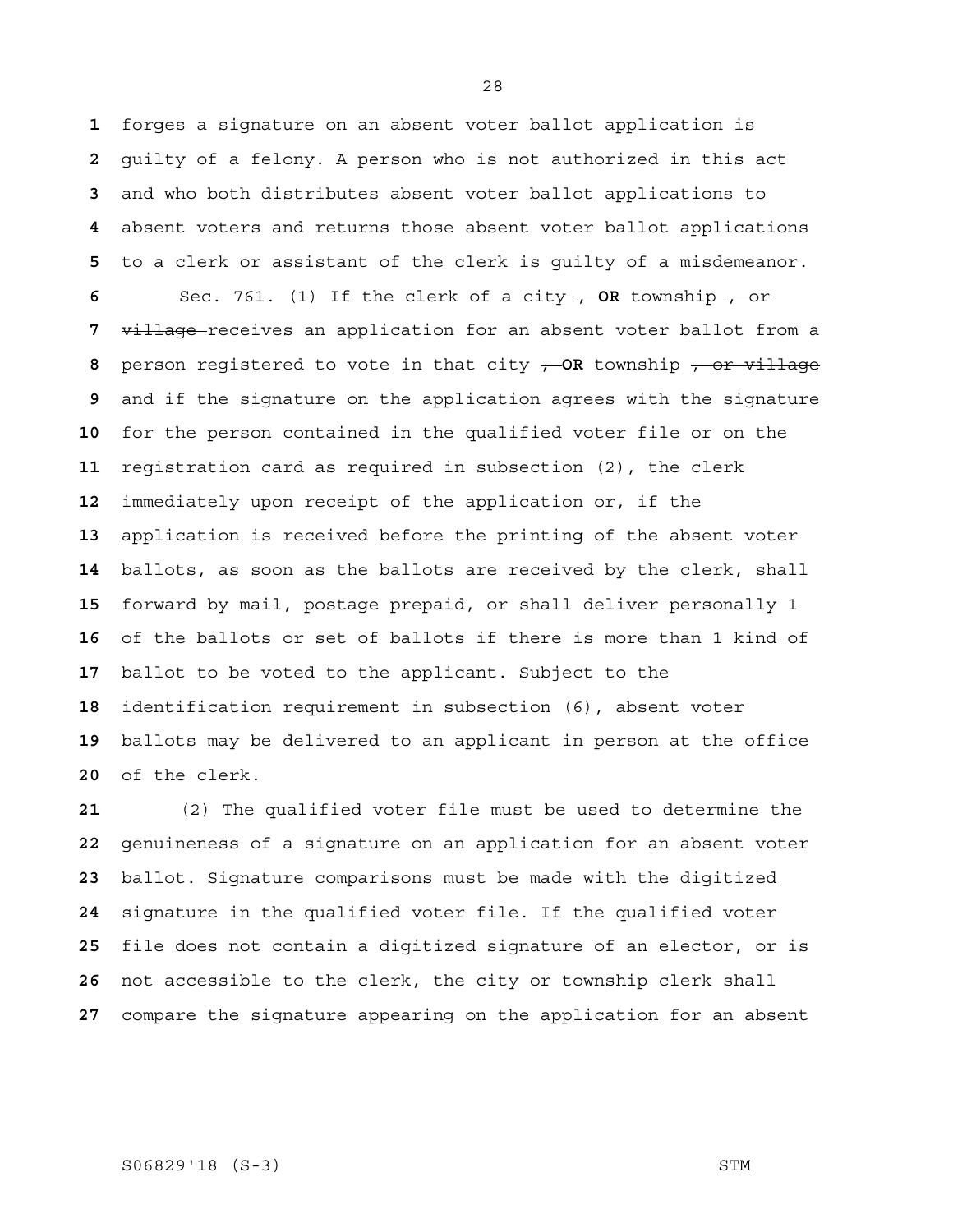voter ballot to the signature contained on the master card.

(3) Notwithstanding section 759, providing that no absent voter applications shall be received by the clerk after 2 p.m. on the Saturday before the election, and subject **SUBJECT** to the identification requirement in subsection (6) **AND EXCEPT AS 6 OTHERWISE PROVIDED IN THIS SUBSECTION**, a person qualified to vote as an absent voter may apply in person at the clerk's office before 4 **8** p.m. on a **ELECTION** day before the election except Sunday or a legal holiday to vote as an absent voter. **ONLY AN 10 INDIVIDUAL WHO IS NOT A REGISTERED ELECTOR AND WHO REGISTERS TO 11 VOTE ON ELECTION DAY IN PERSON WITH THE CLERK OF THE CITY OR 12 TOWNSHIP IN WHICH THE INDIVIDUAL RESIDES MAY APPLY FOR AND 13 COMPLETE AN ABSENT VOTER BALLOT IN PERSON AT THE CLERK'S OFFICE 14 ON ELECTION DAY. IN ADDITION, THE CLERK OF A CITY OR TOWNSHIP 15 SHALL NOT ISSUE AN ABSENT VOTER BALLOT TO A REGISTERED ELECTOR**  16 AFTER 4 P.M. ON THE DAY BEFORE THE ELECTION. The applicant shall receive his or her absent voter ballot and vote the ballot in the clerk's office. All other absent voter ballots, except ballots delivered pursuant to an emergency absent voter ballot application under section 759b, must be mailed or delivered to the registration address of the applicant unless the application requests delivery to an address outside the city  $\frac{1}{r}$  village, or township or to a hospital or similar institution, in which case the absent voter ballots must be mailed or delivered to the address given in the application. However, a clerk may mail or deliver an absent voter ballot, upon request of the absent voter, to a post office box if the post office box is where the absent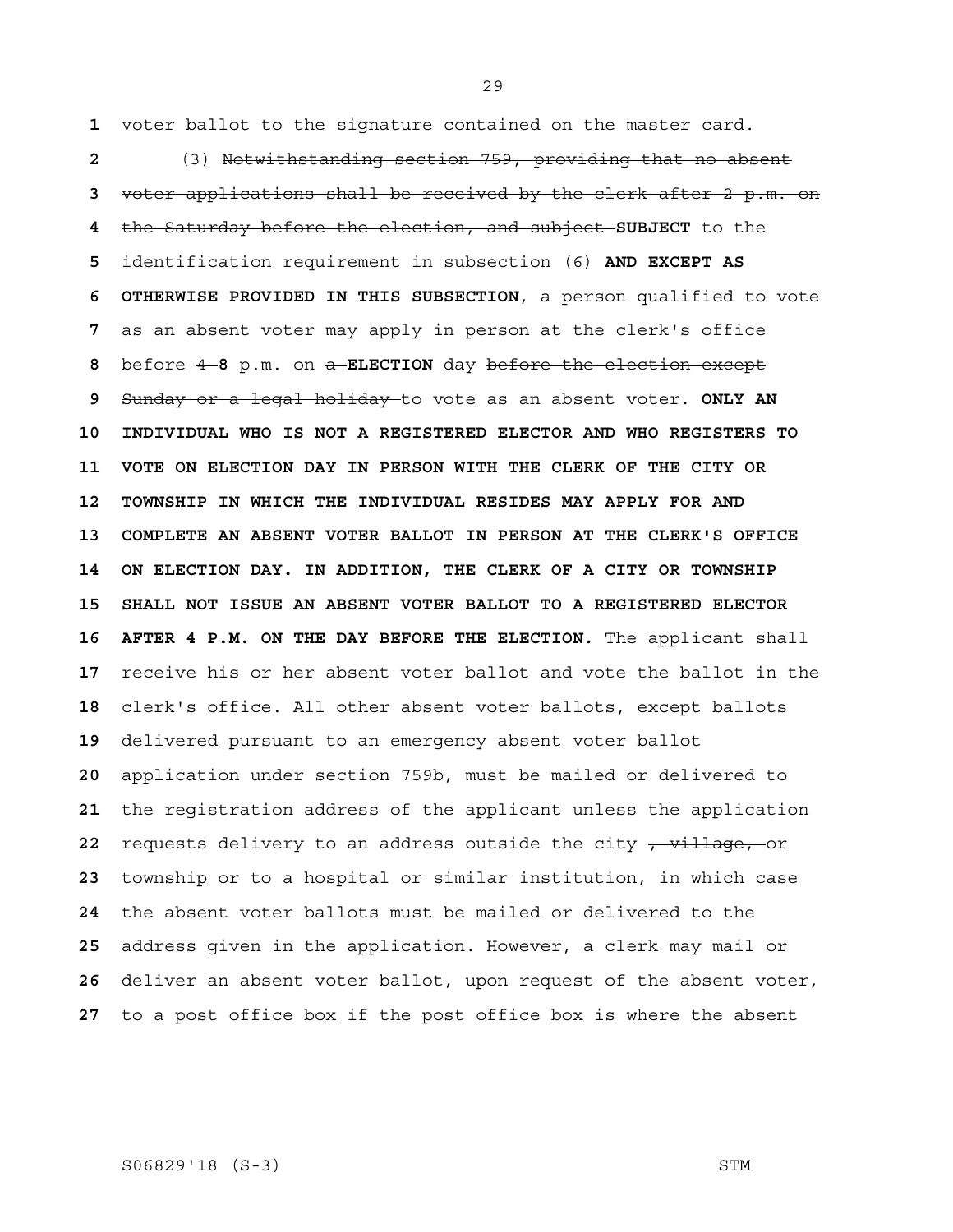voter normally receives personal mail and the absent voter does not receive mail at his or her registration address.

(4) Absent voter ballots must be issued in the same order in which applications are received by the clerk of a city, township, or village, as nearly as may be, and each ballot issued must bear the lowest number of each kind available for this purpose. However, this provision does not prohibit a clerk from immediately issuing an absent voter ballot to an absent voter who applies in person in the clerk's office for absent voter ballots. The clerk shall enclose with the ballot or ballots a return envelope properly addressed to the clerk and bearing upon the back of the envelope a printed statement in substantially the following form:

| 14 | TO BE COMPLETED                                    |
|----|----------------------------------------------------|
| 15 | BY THE CLERK                                       |
| 16 |                                                    |
| 17 | Street Address or R.R.<br>Name of Voter            |
| 18 |                                                    |
| 19 | City - OR Township <del>or Village</del><br>County |
| 20 | Ward Precinct Date of Election                     |
| 21 |                                                    |
| 22 | BE COMPLETED BY THE ABSENT VOTER<br>TO.            |

I assert that I am a United States citizen and a qualified 24 and registered elector of the city  $\rightarrow$  OR township  $\rightarrow$  or village named above. I am voting as an absent voter in conformity with state election law. Unless otherwise indicated below, I

S06829'18 (S-3) STM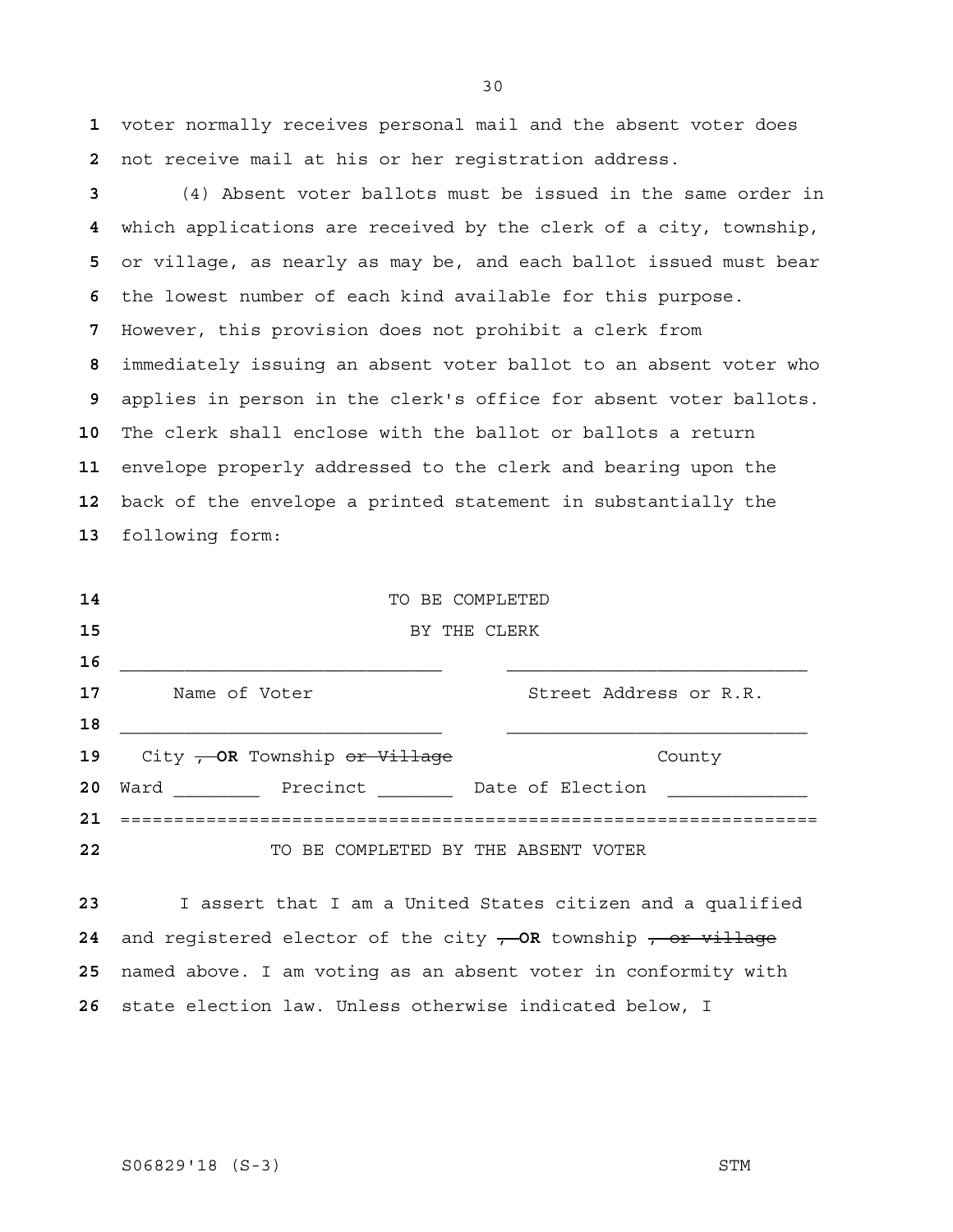personally marked the ballot enclosed in this envelope without exhibiting it to any other person.

I further assert that this absent voter ballot is being returned to the clerk or an assistant of the clerk by me personally; by public postal service, express mail service, parcel post service, or other common carrier; by a member of my immediate family; or by a person residing in my household.

DATE: \_\_\_\_\_\_\_\_\_\_\_\_\_\_ SIGN HERE: X\_\_\_\_\_\_\_\_\_\_\_\_\_\_\_\_\_\_\_\_\_\_\_\_\_ Signature of Absent Voter The above form must be signed or your vote will not be counted. AN ABSENT VOTER WHO KNOWINGLY MAKES A FALSE STATEMENT IS GUILTY OF A MISDEMEANOR. ================================================================= TO BE COMPLETED ONLY IF VOTER IS ASSISTED IN VOTING BY ANOTHER PERSON

I assisted the above named absent voter who is disabled or otherwise unable to mark the ballot in marking his or her absent voter ballot pursuant to his or her directions. The absent voter ballot was inserted in the return envelope without being exhibited to any other person.

\_\_\_\_\_\_\_\_\_\_\_\_\_\_\_\_\_\_\_\_\_\_\_ \_\_\_\_\_\_\_\_\_\_\_\_\_\_\_\_\_\_ \_\_\_\_\_\_\_\_\_\_\_\_\_\_\_\_\_\_\_ 22 Signature of Person Street Address City , Twp., or 23 Assisting Voter **COLOGY CORT OF R.R.** Village OR TOWNSHIP \_\_\_\_\_\_\_\_\_\_\_\_\_\_\_\_\_\_\_\_\_\_\_\_\_\_\_\_\_\_\_\_\_\_\_\_\_\_\_\_\_\_\_\_\_\_\_\_\_\_\_\_\_\_\_\_\_\_\_\_\_\_\_\_\_ Printed Name of Person Assisting Voter

A PERSON WHO ASSISTS AN ABSENT VOTER AND WHO KNOWINGLY MAKES A

S06829'18 (S-3) STM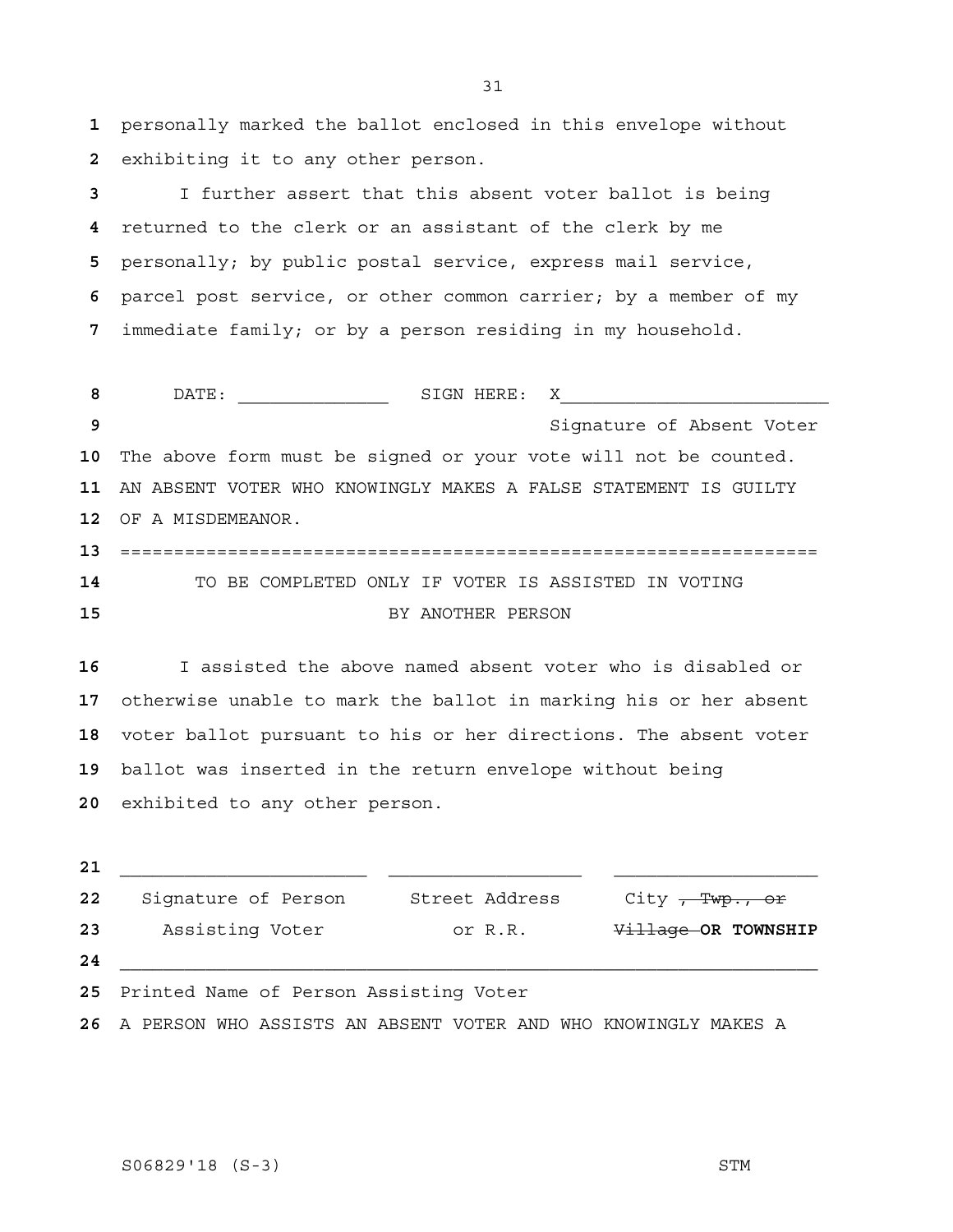FALSE STATEMENT IS GUILTY OF A FELONY.

# ================================================================= WARNING

PERSONS WHO CAN LEGALLY BE IN POSSESSION OF AN ABSENT VOTER BALLOT ISSUED TO AN ABSENT VOTER ARE LIMITED TO THE ABSENT VOTER; A PERSON WHO IS A MEMBER OF THE ABSENT VOTER'S IMMEDIATE FAMILY OR RESIDES IN THE ABSENT VOTER'S HOUSEHOLD AND WHO HAS BEEN ASKED BY THE ABSENT VOTER TO RETURN THE BALLOT; A PERSON WHOSE JOB IT IS TO HANDLE MAIL BEFORE, DURING, OR AFTER BEING TRANSPORTED BY A PUBLIC POSTAL SERVICE, EXPRESS MAIL SERVICE, PARCEL POST SERVICE, OR COMMON CARRIER, BUT ONLY DURING THE NORMAL COURSE OF HIS OR HER EMPLOYMENT; AND THE CLERK, ASSISTANTS OF THE CLERK, AND OTHER AUTHORIZED ELECTION OFFICIALS OF THE CITY , **OR** TOWNSHIP**.** , VILLAGE, OR SCHOOL DISTRICT. ANY OTHER PERSON IN POSSESSION OF AN ABSENT VOTER BALLOT IS GUILTY OF A FELONY.

(5) An absent voter who knowingly makes a false statement on the absent voter ballot return envelope is guilty of a misdemeanor. A person who assists an absent voter and who knowingly makes a false statement on the absent voter ballot return envelope is guilty of a felony.

(6) If an elector obtains his or her absent voter ballot in person from the clerk of the city  $\rightarrow$  OR township  $\rightarrow$  or village in which he or she is registered, the clerk of the city , **OR**  township , or village shall not provide an absent voter ballot to that elector until the elector identifies himself or herself to the clerk by presenting identification for election purposes. If

# S06829'18 (S-3) STM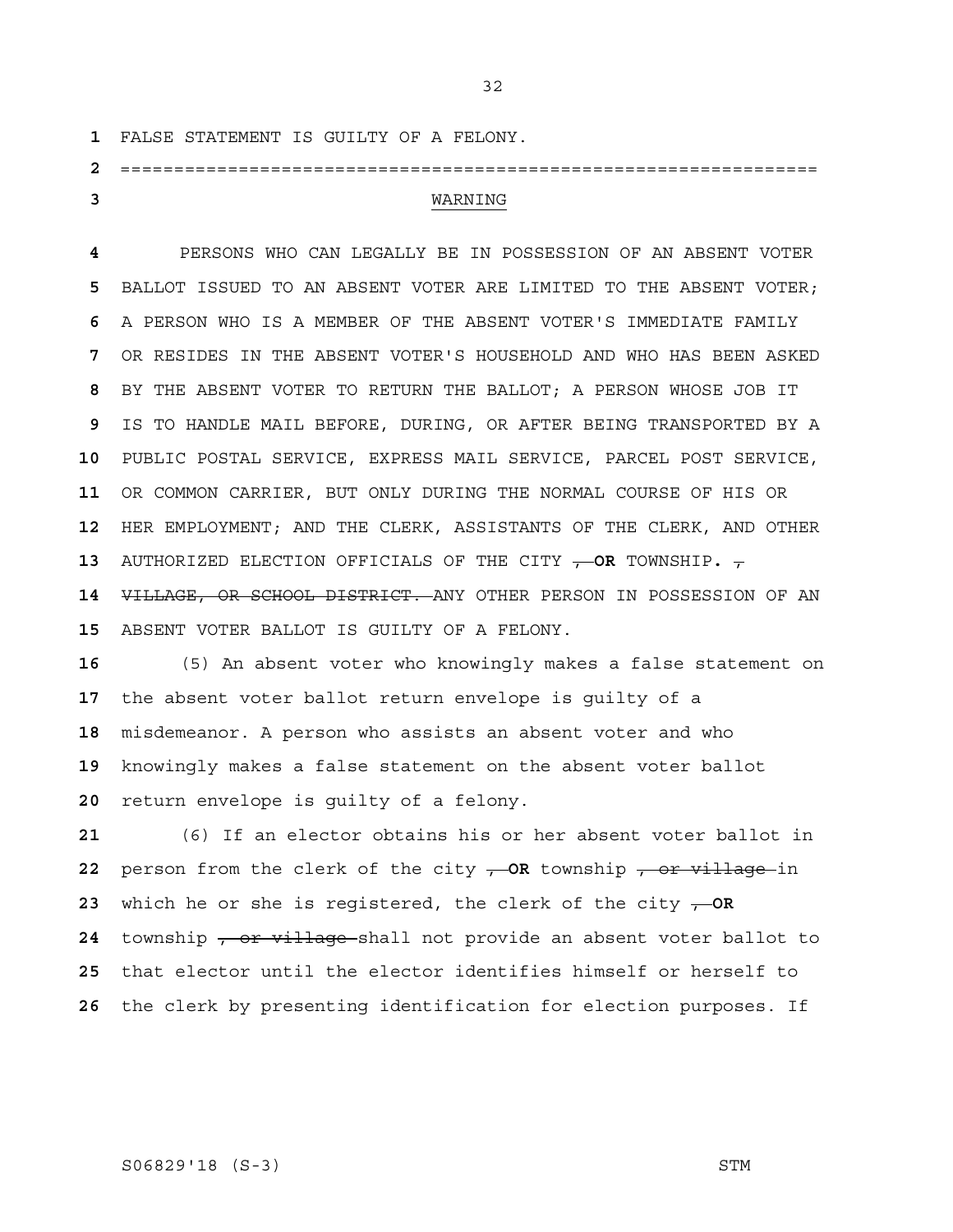an elector does not have identification for election purposes, the elector may sign an affidavit to that effect before the clerk of the city – OR township – or village and be allowed to obtain his or her absent voter ballot in person from the clerk. The 5 clerk of the city <del>, village, o</del>r township shall indicate to each elector who is reqistered in that city <del>, village, o</del>r township and who obtains his or her absent voter ballot in person from the clerk that the elector may sign an affidavit indicating that the elector does not have identification for election purposes in order to obtain his or her absent voter ballot in person from the clerk. However, if an elector obtains his or her absent voter ballot in person from the clerk and votes by absent voter ballot without providing identification for election purposes required under this subsection, the absent voter ballot of that elector must be prepared as a challenged ballot as provided in section 727 and must be counted as any other ballot is counted unless determined otherwise by a court of law under section 747 or 748 or any other applicable law.

**19 SEC. 761B. (1) BEGINNING JANUARY 1, 2019, THE CLERK OF EACH 20 CITY OR TOWNSHIP SHALL BE AVAILABLE IN HIS OR HER OFFICE TO ISSUE 21 AND RECEIVE ABSENT VOTER BALLOTS FOR ANY COMBINATION OF AT LEAST 22 8 HOURS ON THE SATURDAY OR SUNDAY IMMEDIATELY BEFORE ELECTION 23 DAY.** 

**24 (2) AT LEAST 30 DAYS BEFORE THE DATE OF AN ELECTION, THE 25 CLERK OF EACH CITY OR TOWNSHIP SHALL POST AND NOTIFY THE 26 SECRETARY OF STATE OF THE HOURS THAT THE CLERK'S OFFICE WILL BE 27 OPEN ON THE SATURDAY OR SUNDAY, OR BOTH, IMMEDIATELY BEFORE THE** 

#### S06829'18 (S-3) STM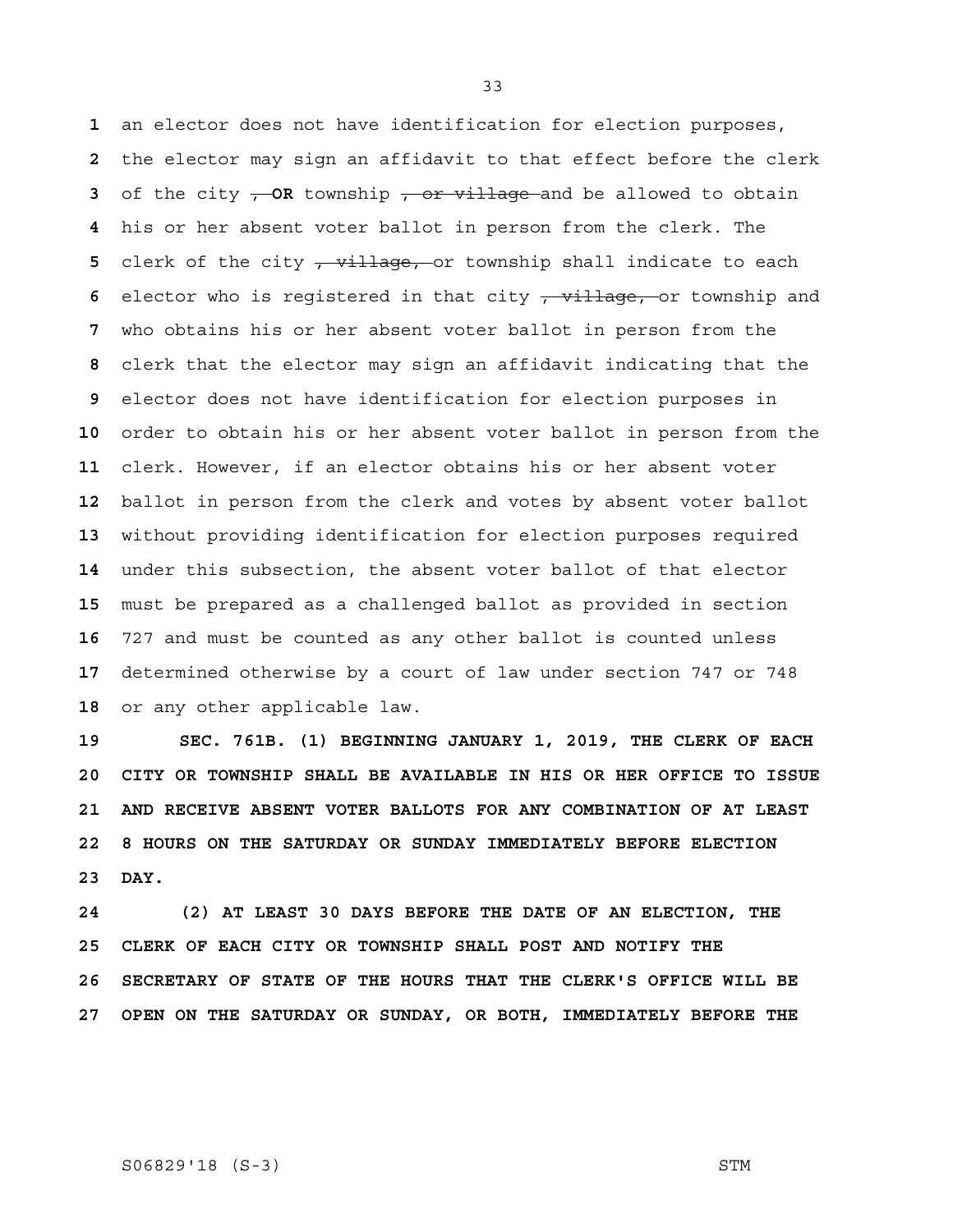**1 ELECTION TO ISSUE AND RECEIVE ABSENT VOTER BALLOTS.**

 **2 (3) SUBJECT TO THE REQUIREMENTS FOR POLLING PLACES IN 3 SECTION 662, UPON THE APPROVAL BY RESOLUTION OF THE GOVERNING 4 BODY OF A CITY OR TOWNSHIP, THE CLERK OF THAT CITY OR TOWNSHIP 5 MAY SPECIFY ADDITIONAL LOCATIONS AND HOURS THAT THE CLERK WILL BE 6 AVAILABLE TO ISSUE AND RECEIVE ABSENT VOTER BALLOTS. THESE 7 ADDITIONAL LOCATIONS MUST ALLOW CHALLENGERS AS DESCRIBED IN 8 SECTION 730.** 

 **9 (4) AT LEAST 30 DAYS BEFORE THE DATE OF AN ELECTION, THE 10 CLERK OF EACH CITY OR TOWNSHIP SHALL POST AND NOTIFY THE 11 SECRETARY OF STATE, IF APPLICABLE, CONCERNING THE ADDITIONAL 12 LOCATIONS AND HOURS THAT THE CLERK WILL BE AVAILABLE TO ISSUE AND 13 RECEIVE ABSENT VOTER BALLOTS AS PROVIDED UNDER SUBSECTION (3).** 

Sec. 765. (1) A clerk who receives an absent voter ballot return envelope containing the marked ballots of an absent voter shall not open that envelope before delivering the envelope to the board of election inspectors as provided in this section. The city or township clerk shall safely keep in his or her office until election day any absent voter ballot return envelopes received by the clerk before election day containing the marked ballots of an absent voter.

(2) Before the opening of the polls on election day or as soon after the opening of the polls as possible, the clerk shall deliver the absent voter ballot return envelopes to the chairperson or other member of the board of election inspectors in the absent voter's precinct, together with the signed absent voter ballot applications received by the clerk from any voters

# S06829'18 (S-3) STM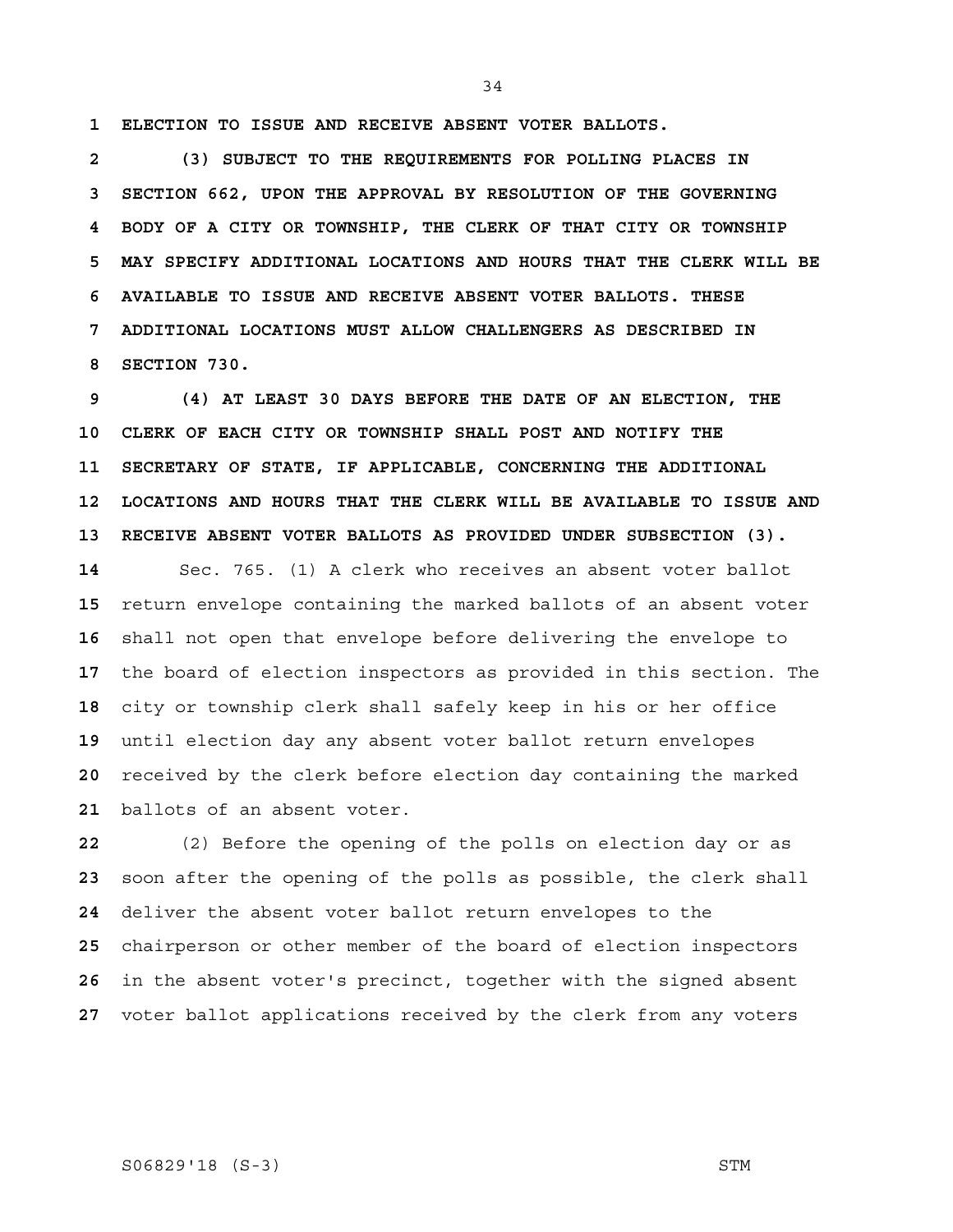of that precinct and the clerk's list or record kept relative to those absent voters. However, if higher numbered ballots are used under section 717, the clerk shall retain the applications and lists in his or her office and shall keep the applications and lists open to public inspection at all reasonable hours. Absent voter ballots must not be tabulated before the opening of the polls on election day.

(3) The city or township clerk, or authorized designee of the clerk, shall call for and receive absent voter ballots from the post office at which the city or township clerk regularly receives mail addressed to the city or township clerk on election day**.** in sufficient time to deliver any envelopes containing absent voter ballots **ANY ENVELOPES CONTAINING ABSENT VOTER 14 BALLOTS THAT ARE RECEIVED FROM THE POST OFFICE OR FROM VOTERS WHO 15 VOTED BY ABSENTEE BALLOT IN PERSON IN THE CLERK'S OFFICE ON 16 ELECTION DAY MUST BE DELIVERED** to the board of election inspectors before the close of the polls.**OR THE ABSENT VOTER 18 COUNTING BOARDS TO BE TABULATED.**

(4) If a marked absent voter ballot is received by the clerk after the close of the polls, the clerk shall plainly mark the envelope with the time and date of receipt and shall file the envelope in his or her office. Except as otherwise provided in section 759b, the clerk shall not deliver an absent voter ballot to a voter after the opening of the polls on election day.

(5) On or before 8 a.m. on election day, the clerk shall post in the clerk's office or otherwise make public the number of absent voter ballots the clerk distributed to absent voters and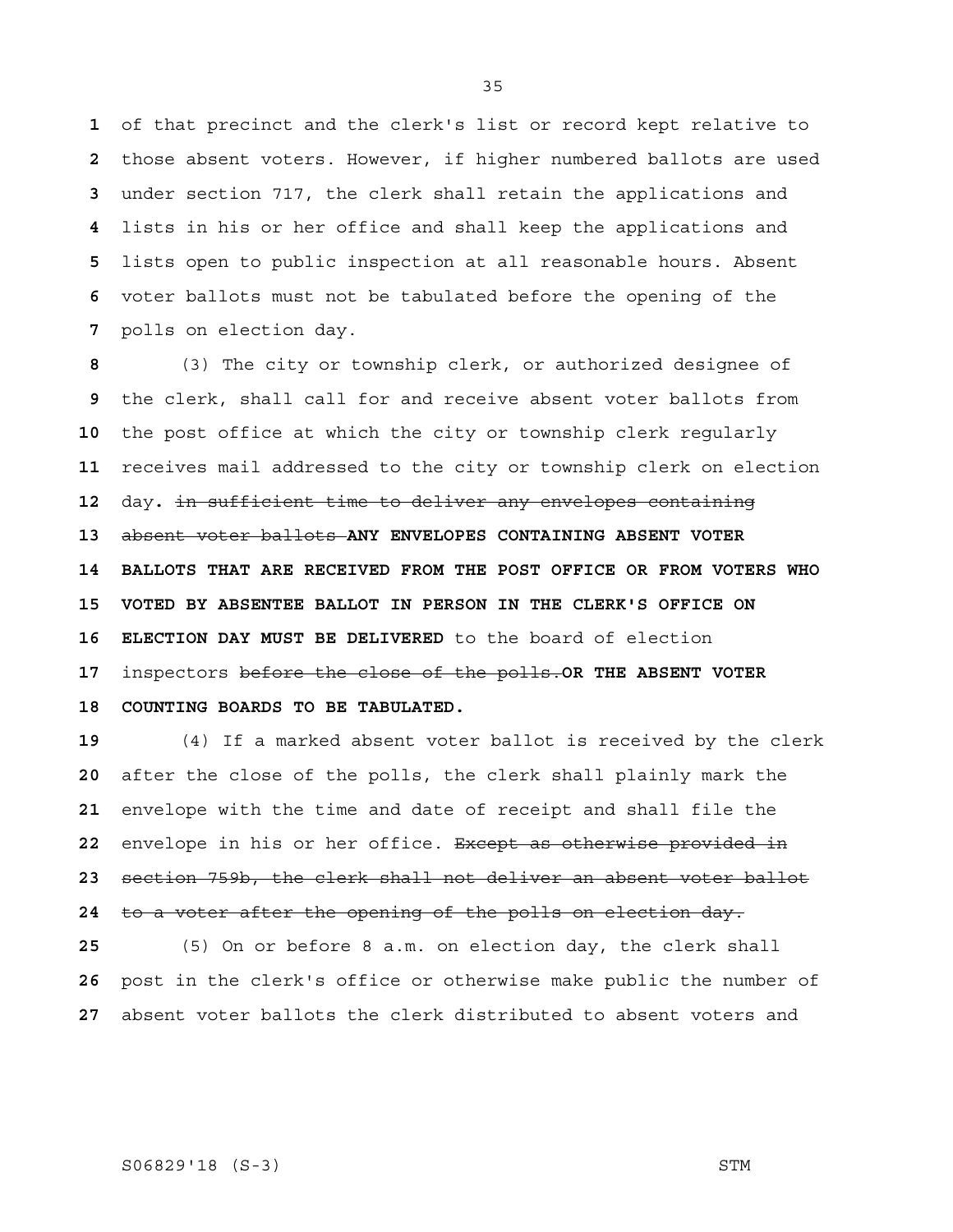the number of absent voter ballot return envelopes containing the marked ballots of absent voters received by the clerk before election day and **TO BE** delivered to the board of election inspectors or the absent voter counting boards under this act. On or before 9 p.m. on election day, the clerk shall post in the clerk's office or otherwise make public the number of absent voter ballot return envelopes containing the marked ballots of absent voters received by the clerk on election day and delivered to the board of election inspectors**,** under subsection (3), along with the total number of absent voter ballot return envelopes containing the marked ballots of absent voters received by the clerk both before and on election day and delivered to the board of election inspectors or the absent voter counting boards under this act. As soon as possible after all precincts in the city or township are processed, the clerk shall post in the clerk's office or otherwise make public the number of absent voter ballot return envelopes containing the marked ballots of absent voters received by the election inspectors at the precincts on election day, along with the total number of absent voter ballot return envelopes containing the marked ballots of absent voters received in the city or township for that election. This subsection applies only to elections in which a federal or state office appears on the ballot.

Sec. 811. All election returns, including poll lists, statements, tally sheets, absent voters' return envelopes bearing the statement required by section 761, absent voters' records required by section 760, and other returns made by the inspectors

#### S06829'18 (S-3) STM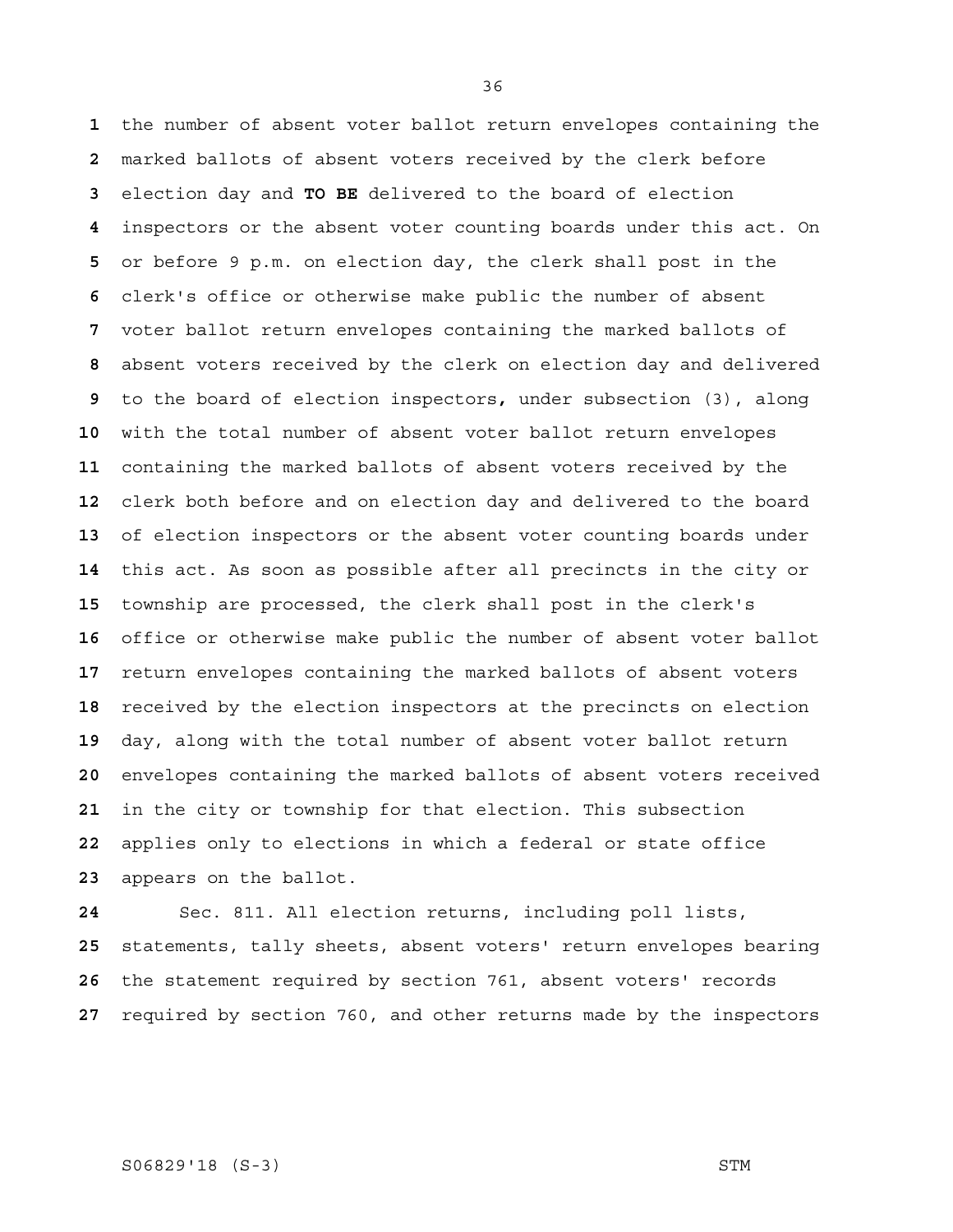of election of the several precincts shall **MUST** be carefully preserved and may be destroyed after the expiration of 2 years following the primary or election at which the same were used. All applications executed under section 523**, ALL VOTER 5 REGISTRATION APPLICATIONS EXECUTED BY APPLICANTS UNDER SECTION 6 497(3) AND (4),** and all absent voters' applications shall **MUST** be carefully preserved and may be destroyed after the expiration of 6 years following the primary or election at which those applications were executed. All ballots used at any primary or election may be destroyed after 30 days following the final determination of the board of canvassers with respect to the primary or election unless a petition for recount has been filed and not completed or unless their destruction is stayed by an order of a court.

Sec. 813. (1) Within 6 days after an election, for each provisional ballot that was placed in a provisional ballot return envelope, the city or township clerk shall determine whether the individual voting the provisional ballot was eligible to vote a ballot and whether to tabulate the provisional ballot. In making this determination, the city or township clerk shall not open the provisional ballot return envelope. A provisional ballot must only be tabulated if a valid voter registration record for the elector is located or if the identity and residence of the elector is established using identification for election purposes, along with a current utility bill, bank statement, paycheck, government check, or other government document to establish the voter's current residence address if the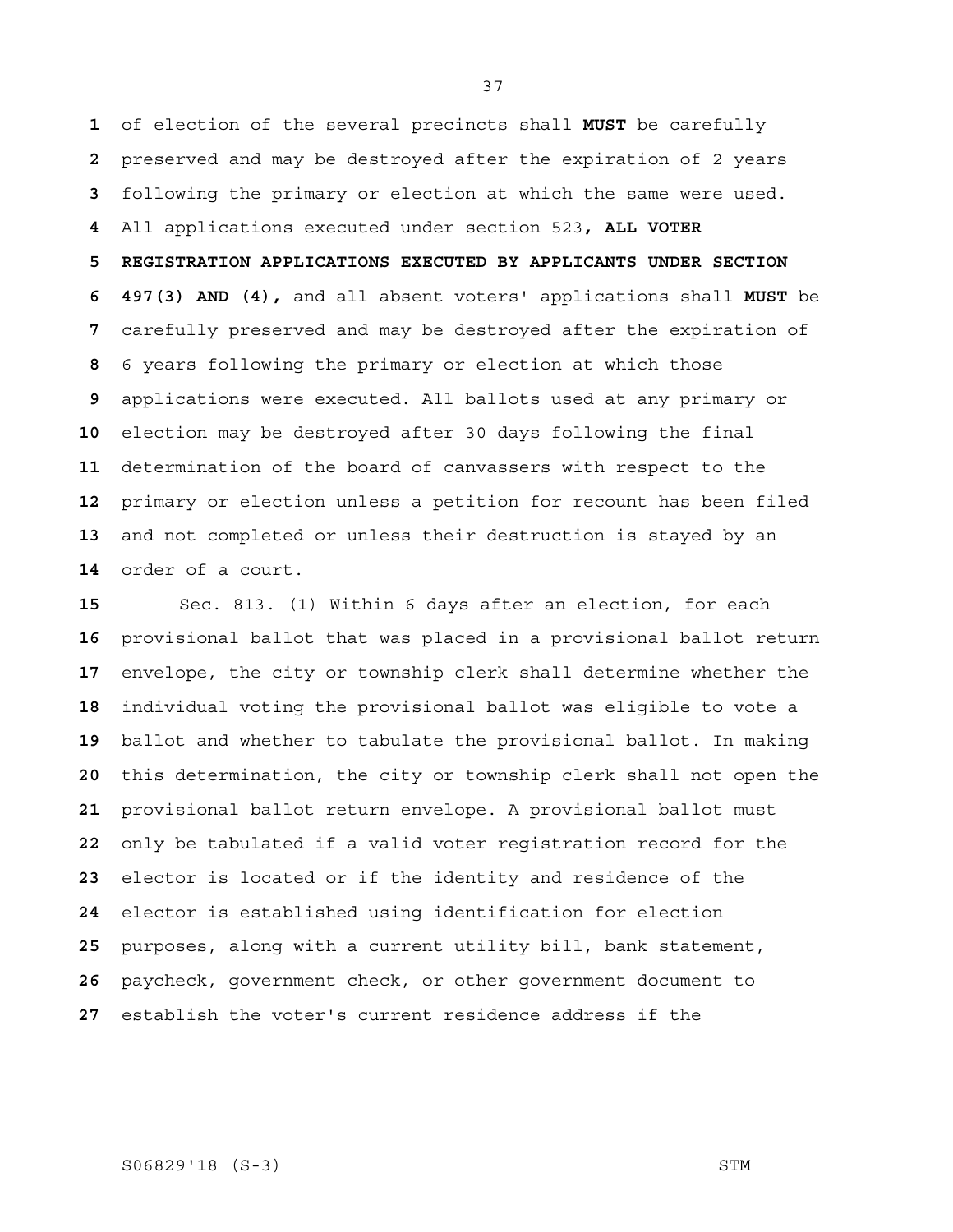identification for election purposes used by the elector does not contain the voter's current residence address. Before the provisional ballot is tabulated, election officials shall process the ballot as a challenged ballot under sections 745 and 746.

(2) Within 7 days after an election, but sooner if practicable, the city or township clerk shall transmit the results of provisional ballots tabulated after the election to the board of county canvassers. The results must be transmitted in a form prescribed by the secretary of state.

(3) Within 7 days after an election, the city or township clerk shall transmit to the county clerk a provisional ballot report for each precinct in the jurisdiction. The report must include for each precinct the number of provisional ballots issued, the number of provisional ballots tabulated on election day, the number of provisional ballots forwarded to the clerk to be determined after the election, the number of provisional ballots tabulated by the clerk after election day, and any additional information concerning provisional ballots as required by the secretary of state.

(4) Within 7 days after an election, the city or township clerk shall transmit to the county clerk an affidavit report that includes the number of affidavits signed by voters under section 523(2). The affidavit report must be transmitted to the county clerk in a form prescribed by the secretary of state.

**25 (5) WITHIN 7 DAYS AFTER AN ELECTION, THE CITY OR TOWNSHIP 26 CLERK SHALL ENSURE THAT THE QUALIFIED VOTER FILE IS CURRENT AND 27 INCLUDES ANY INDIVIDUAL WHO REGISTERED TO VOTE UNDER SECTION** 

#### S06829'18 (S-3) STM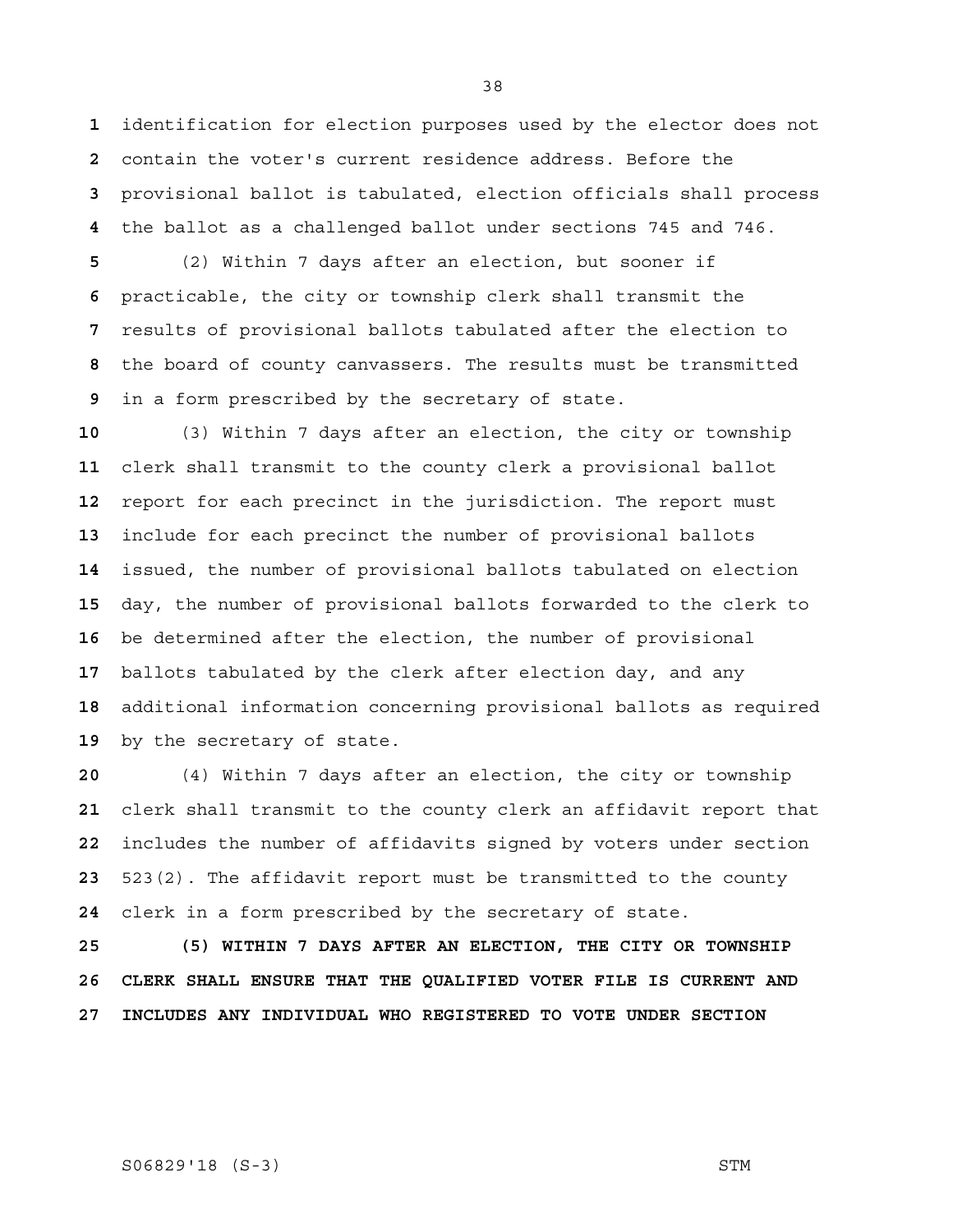**1 497(3) AND (4).** 

 Sec. 829. (1) The board of county canvassers shall include the results of the tabulated provisional ballots in the canvass of the election following procedures prescribed by the secretary of state designed to maintain the secrecy of the ballot.

(2) Within 14 days after a primary or election, the county clerk shall transmit a county provisional ballot report to the secretary of state. The county provisional ballot report shall  **9 MUST** be in a manner prescribed by the secretary of state. After the secretary of state receives a county provisional ballot report, the county provisional ballot report shall **MUST** be immediately available for public inspection.

(3) Within 14 days after an election, the county clerk shall transmit a county affidavit report to the secretary of state. The county affidavit report shall **MUST** include the number of affidavits signed by voters under section 523(2). The county affidavit report shall **MUST** be transmitted in a form prescribed by the secretary of state. After the secretary of state receives the county affidavit report from the county clerk, the county affidavit report shall **MUST** immediately be available for public inspection.

**22 (4) WITHIN 14 DAYS AFTER AN ELECTION, THE SECRETARY OF STATE 23 SHALL TRANSMIT TO THE HOUSE AND SENATE COMMITTEES DEALING WITH 24 ELECTIONS A VOTER REGISTRATION APPLICATION REPORT THAT INCLUDES 25 THE NUMBER OF VOTER REGISTRATION APPLICATIONS EXECUTED BY 26 APPLICANTS UNDER SECTION 497(3) AND (4).** 

Enacting section 1. Sections 524 and 758 of the Michigan

S06829'18 (S-3) STM